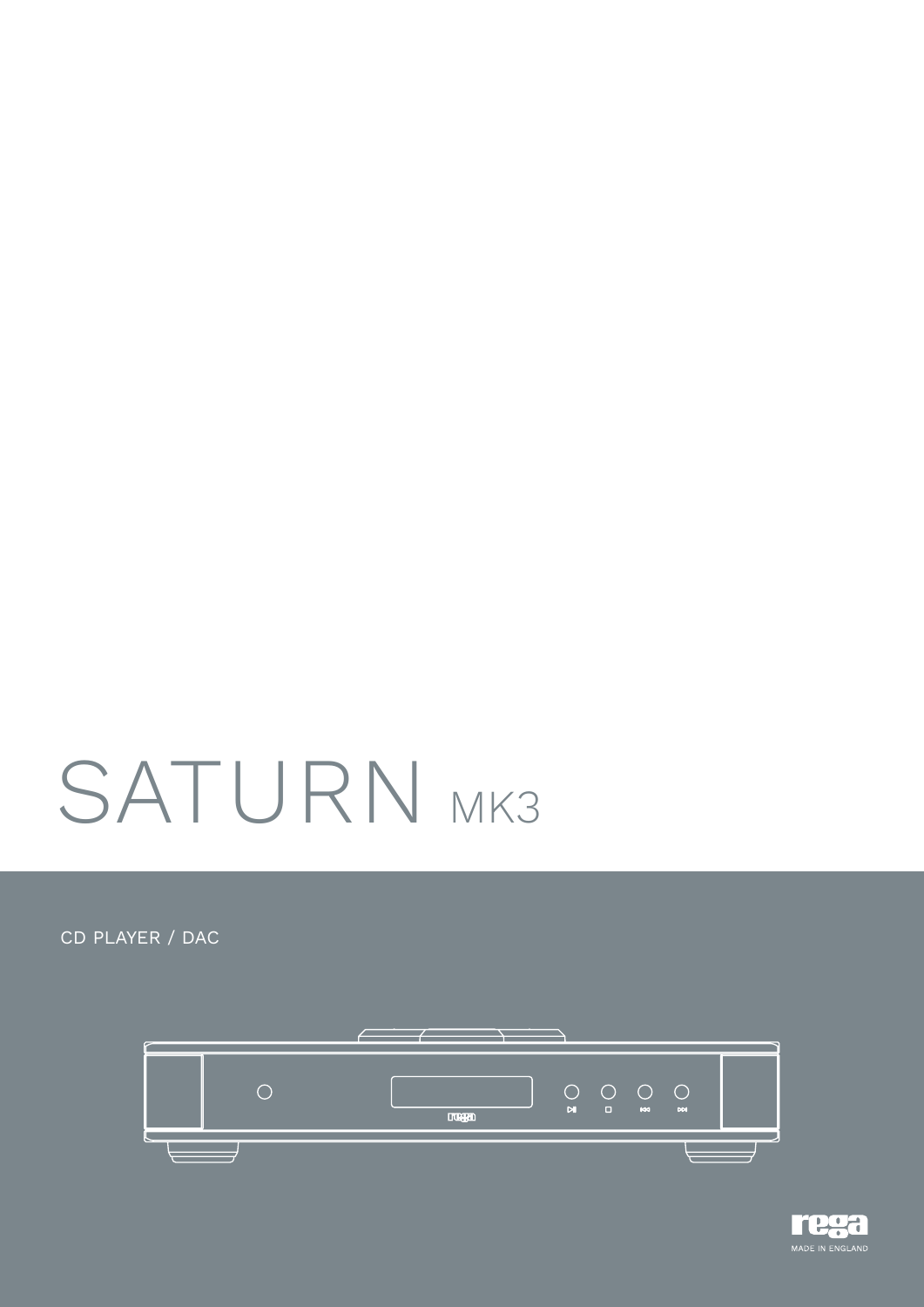## **Multilingual Instructions**

Please scan the QR Code to access the multilingual user manual via the SATURN MK3 web page.



**For user instructions in your language, please visit www.rega.co.uk and go to the download section of your chosen product page.**

**Pour obtenir les instructions aux utilisateurs dans votre langue, veuillez visiter www. rega.co.uk et vous rendre dans la section téléchargement de la page de votre produit choisi.**

**Eine Gebrauchsanleitung in Ihrer Sprache finden Sie auf www.rega.co.uk im Down-load-Bereich der Seite zu dem von Ihnen gewählten Produkt.**

**Puoi trovare le istruzioni d'uso su www.rega. co.uk cliccando sulla sezione Download della pagina del prodotto scelto.**

**Para encontrar las instrucciones de usuario en su idioma, visite www.rega.co.uk y en la sección de descargas encontrará el producto que ha elegido.**

**Para instruções do utilizador no seu idioma, visite www.rega.co.uk e entre na secção de transferências da página do produto escolhido.**

**Ga voor verdere instructies in uw taal naar www.rega.co.uk en vervolgens naar de downloadsectie van de productpagina van uw keuze.**

**Find brugsvejledningen på dit sprog ved at gå til www.rega.co.uk og fortsætte til downloadafsnittet på siden for det produkt, du har valgt.**

**För bruksanvisning på ditt språk, besök www.rega.co.uk och gå till nedladdningssek-tionen på din valda produktsida.**

**Instrukcje użytkowania w danym języku są dostępne na stronie www.rega.co.uk, gdzie można ściągnąć część strony, której dotyczy wybrany produkt.**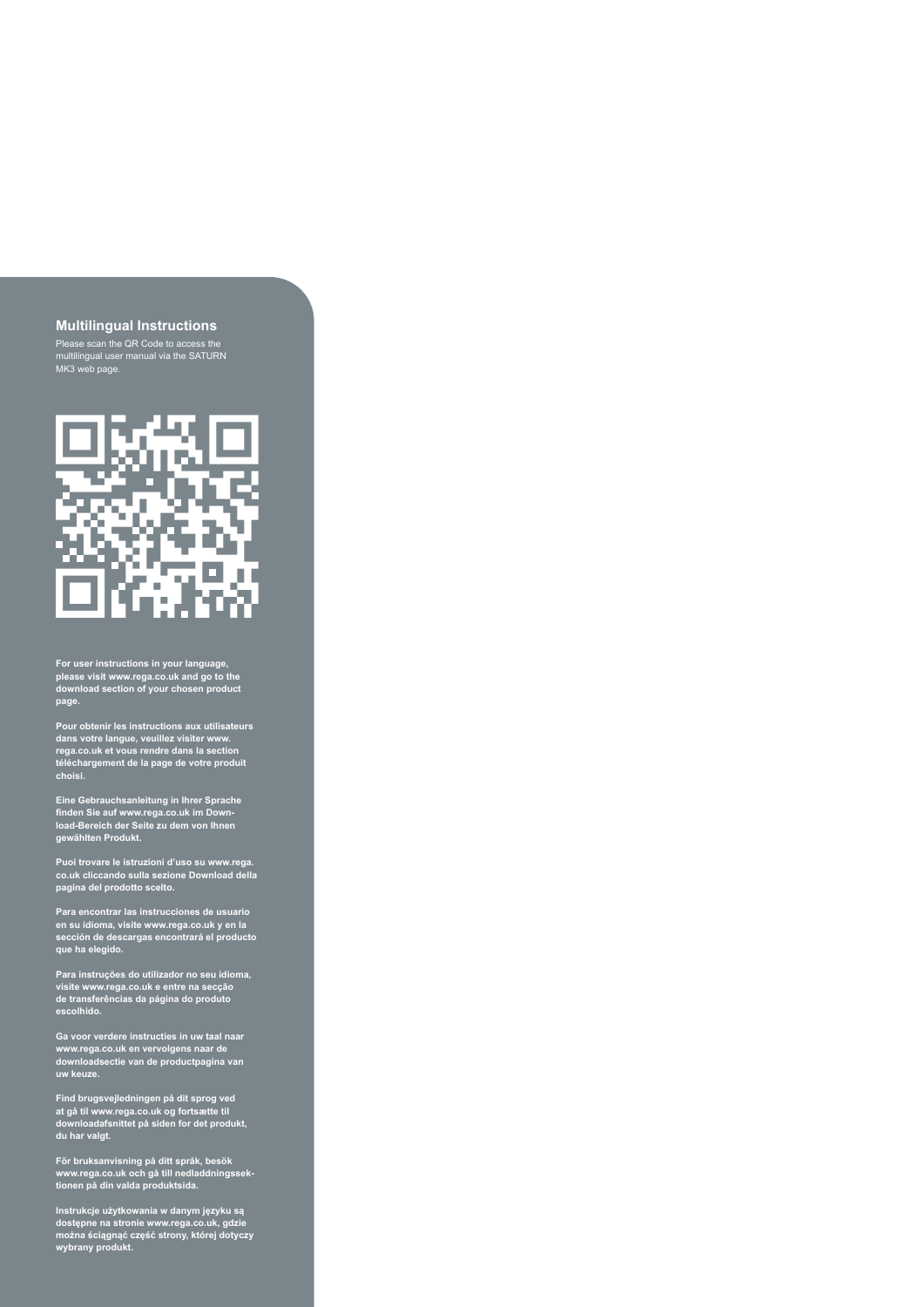# YOUR USER MANUAL

Please be sure to carefully read this manual before setting up. This ensures that you are getting the most out of your product. See page 8 for safety instructions and compliance information. For user instructions in your language, please visit www.rega.co.uk and go to the download section of your chosen product page.

# INTRODUCTION

Thank you for purchasing the Saturn MK3 CD-DAC player. The Saturn MK3 offers complete flexibility and integration into any audio system. Essentially two products in one, the Saturn MK3 houses a high specification CD transport and independent DAC circuit. Both sections are fully remote controllable via the supplied Solaris remote handset. The new Saturn MK3 is rehoused in our very latest case designed to match the rest of the Rega range.

You will find plenty of connectivity options, up to and including 192kHz-24 bit. The Saturn MK3 has two optical inputs, two Co-Axial inputs, a fully asynchronous USB and an added 'direct' digital output from the CD playback section. This ensures the Saturn MK3 integrates perfectly into any system and provides the perfect partner for the Rega Elicit MK5 integrated amplifier.

# DESIGN TECHNOLOGY

The Saturn MK3 CD/DAC player uses our proven digital to analogue converter and analogue output amplifier technology coupled with a pair of Wolfson WM8742 digital to analogue converter ICs. The Saturn MK3 has improvements to the CD section power supply which was a result of the research & development of our reference Isis CD player along with the improved microcontroller and display drivers.

The Saturn MK3 uses a high stability master clock and high capacity power supply in the CD circuitry, high performance PLL digital interface receiver, isolated digital inputs and high performance power supply architecture in the DAC circuitry.

Signal switching between the CD and DAC functions are performed in the digital to analogue converter stage. The signal path of the CD section in CD mode is kept to a minimum.

The DAC USB input operates at sample rates of 44.1 to 192kHz with a bit rate of up to 24bits. It uses dedicated drivers in the computer enabling full ASIO operation, thus eliminating signal degradation caused by generic windows based drivers.

01

厚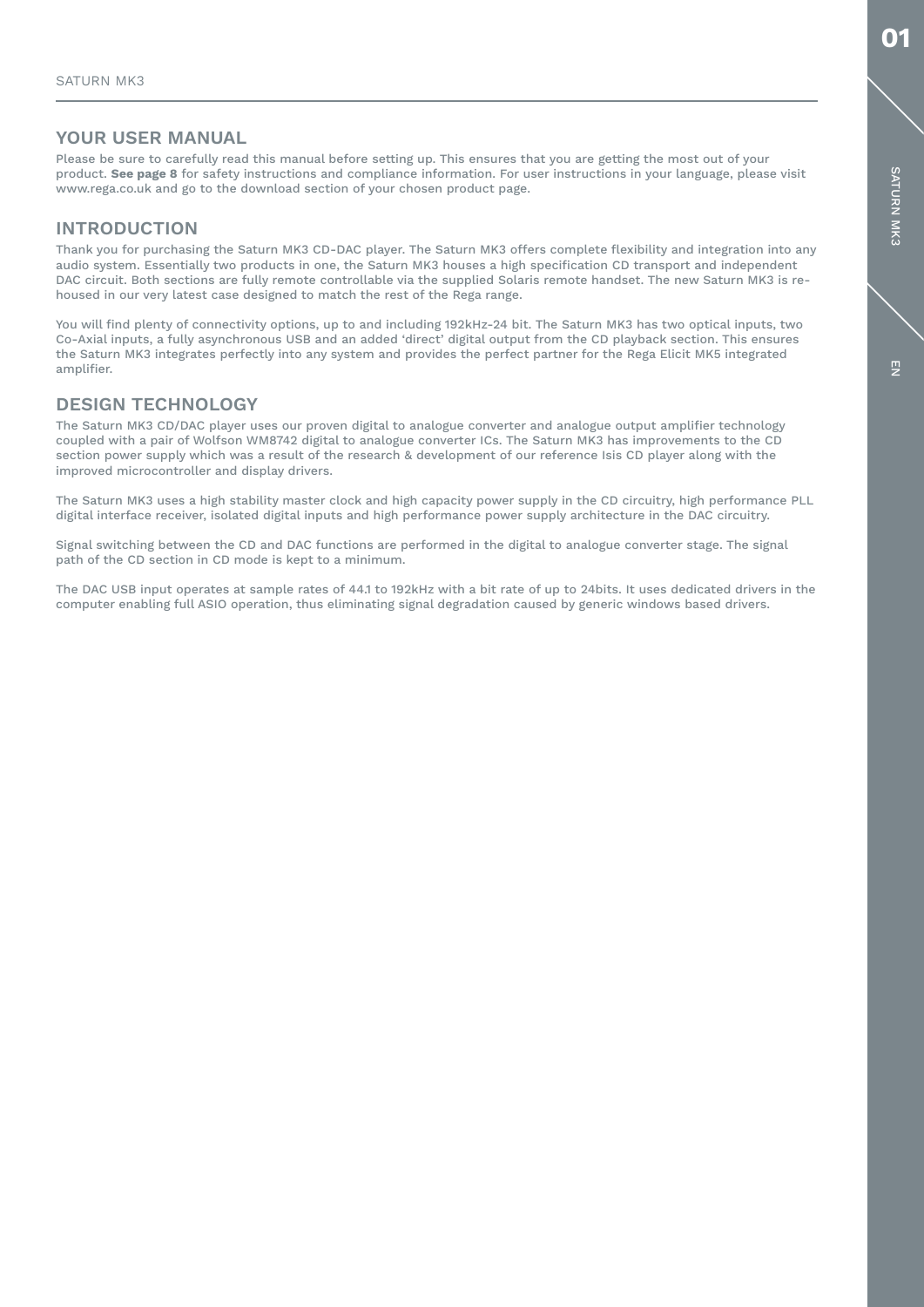# BACK PANEL CONNECTIVITY

Inputs - USB Input 1 / Optical Input 2 / Optical Input 3 / Coax Input 4 / Co-ax Input 5

Outputs - DAC Optical Digital Output / DAC Co-ax Digital Output / DAC CD Analogue Output / CD Optical Digital Output / CD Co-ax Digital Output

IEC Mains Power Connection - Power In / Fuse access / Fuse

Ensure the operating voltage of the Saturn (stated on the rear) is the same as your local power supply. Always place the Saturn in a position that will allow adequate access to the lid. If this is limited, you may risk damaging the disc when placing on the ball chuck system.

IMPORTANT: Always turn the player off when changing leads.

- 1. USB Input 1 (USB driver download required see page 5)
- 2. Optical Input 2
- 3. Optical Input 3
- 4. Co-ax Input 4
- 5. Co-ax Input 5
- 6. DAC Optical Digital Output
- 7. DAC Co-ax Digital Output
- 8. DAC CD Analogue Output
- 9. CD Optical Digital Output
- 10. CD Co-ax Digital Output
- 11. Power In
- 12. Fuse

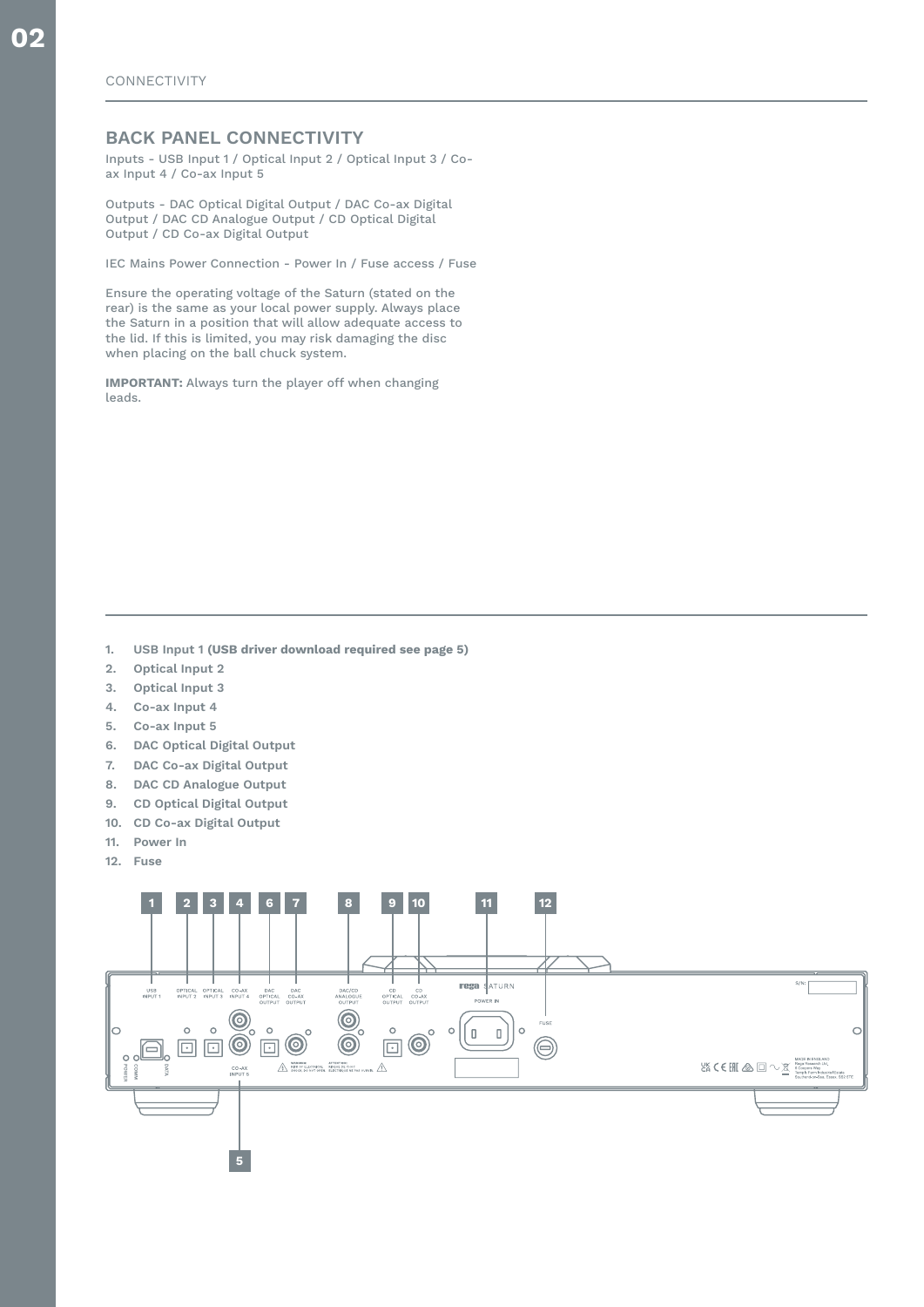SATURN MK3

Basic control of the Saturn CD functions are possible via the buttons on the front panel. To power the unit, press the button located on the left hand side of the player directly above the REGA logo. When powered up, the Rega logo will illuminate RED. More detailed control such as MP3 functionality and switching to DAC mode is available via the supplied Solaris remote handset.

| $\triangleright$ | Play / Pause Button |
|------------------|---------------------|
|                  | Stop Button         |
| $\mathbb{R}$     | Skip Track Backward |
| D                | Skip Track Forward  |

13. Power On

- 14. Display
- 15. Rega Logo (illuminated when powered on)
- 16. Play / Pause Button
- 17. Stop Button
- 18. Skip Track Backward
- 19. Skip Track Forward

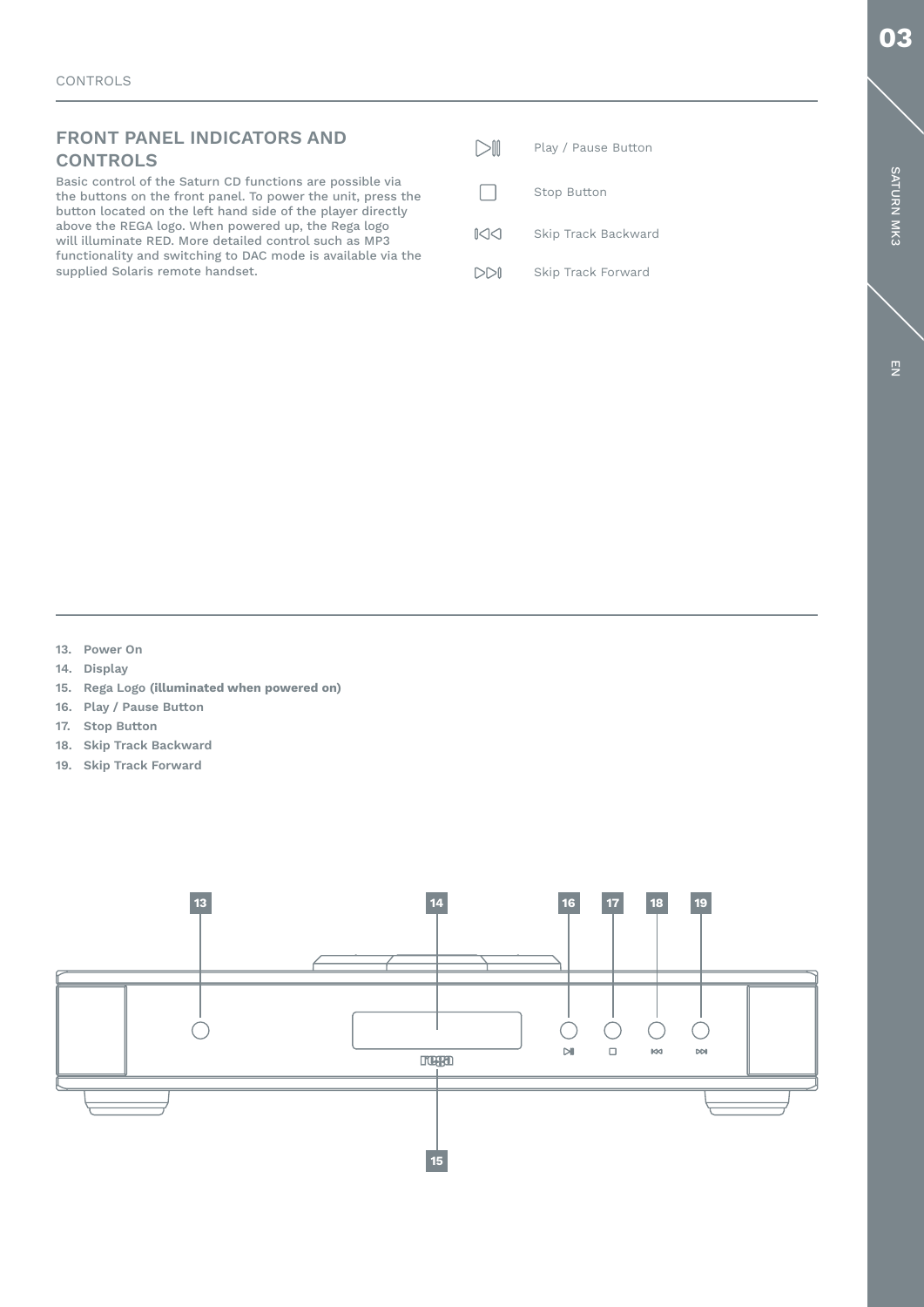# REMOTE CONTROL

The Solaris remote control allows complete control over the Saturn CD/DAC player. The top section of the remote is dedicated to DAC functions. The button marked CD/DAC allows you to switch between the two modes available. Once in DAC mode, you can also select any of the filter options via the FILTER button and also select which input is used.

As well as all usual CD control functions, you can also control the use of MP3 or WMA CD's using the album up/ down function. You can skip through multiple tracks using the -10, +10 & >100 buttons depending on how many tracks are on your disc. If an MP3 or WMA disc is loaded, it will display MP3 or WMA. CD text function operates for MP3 discs only. N.B A maximum of 999 tracks and 99 albums when playing MP3 or WMA CDs.

(Batteries included - 2 x AAA Alkaline)

RC CODE: Phillips RC5 system number 16 audio preamplifier.

# OTHER REMOTE CD FUNCTONS

SHUFFLE - To play tracks in a random order, press the SHUFFLE button once: RANDOM will be highlighted and the tracks will be played in a sequence generated by the player. To cancel shuffle play, press the SHUFFLE button again. Play will continue in the disc's original sequence after the current track being played has finished.

REPEAT - To repeat a disc, press REPEAT: 'REP ALL' will momentarily appear and REPEAT will be displayed. To repeat a track, press REPEAT twice: 'REP TRACK' will momentarily appear and REPEAT 1 will be displayed.

To repeat an Album (MP3 & WMA format), press REPEAT three times: 'REP ALBUM' will momentarily appear and REPEAT will be displayed. Pressing the REPEAT button will cycle between the various repeat functions.

REMAINING TRACK - You can check the remaining time of the track you are listening to by pressing the 'Time' button. Press it again to return to the normal counter.

Note: Please give the player enough time to process the information each time a new or different function is selected.

DISPLAY OFF – Pressing the 'Display' button on the remote will turn off the display. Press again to turn on.

# CREATING A PROGRAM

The program function allows you to program up to 99 tracks from a disc or album in any order you specify.

- 1. Press PROGRAM on the remote handset to create your new program list: PROGRAM will appear on the display.
- 2. When the first program location appears you can enter the required track number. Continue this until your required playlist program is complete.
- 3. Use the TRACK NEXT and TRACK PREVIOUS buttons to enter the track numbers. Press the OK (Green) button twice after each track is selected.
- If you enter the wrong track number it can be deleted by pressing CLEAR. This will clear the last location entered. Press PROGRAM again to finish programming.

Pressing PLAY will activate your program. The display now shows the first track that was entered into your program. If PROGRAM is pressed again you can enter further tracks from the last location in your program. This can be done either when the Saturn is playing your program or when stopped. To clear your program, make sure the Saturn has stopped, then press the clear button.

Note: The program function does not work for MP3 or WMA files.

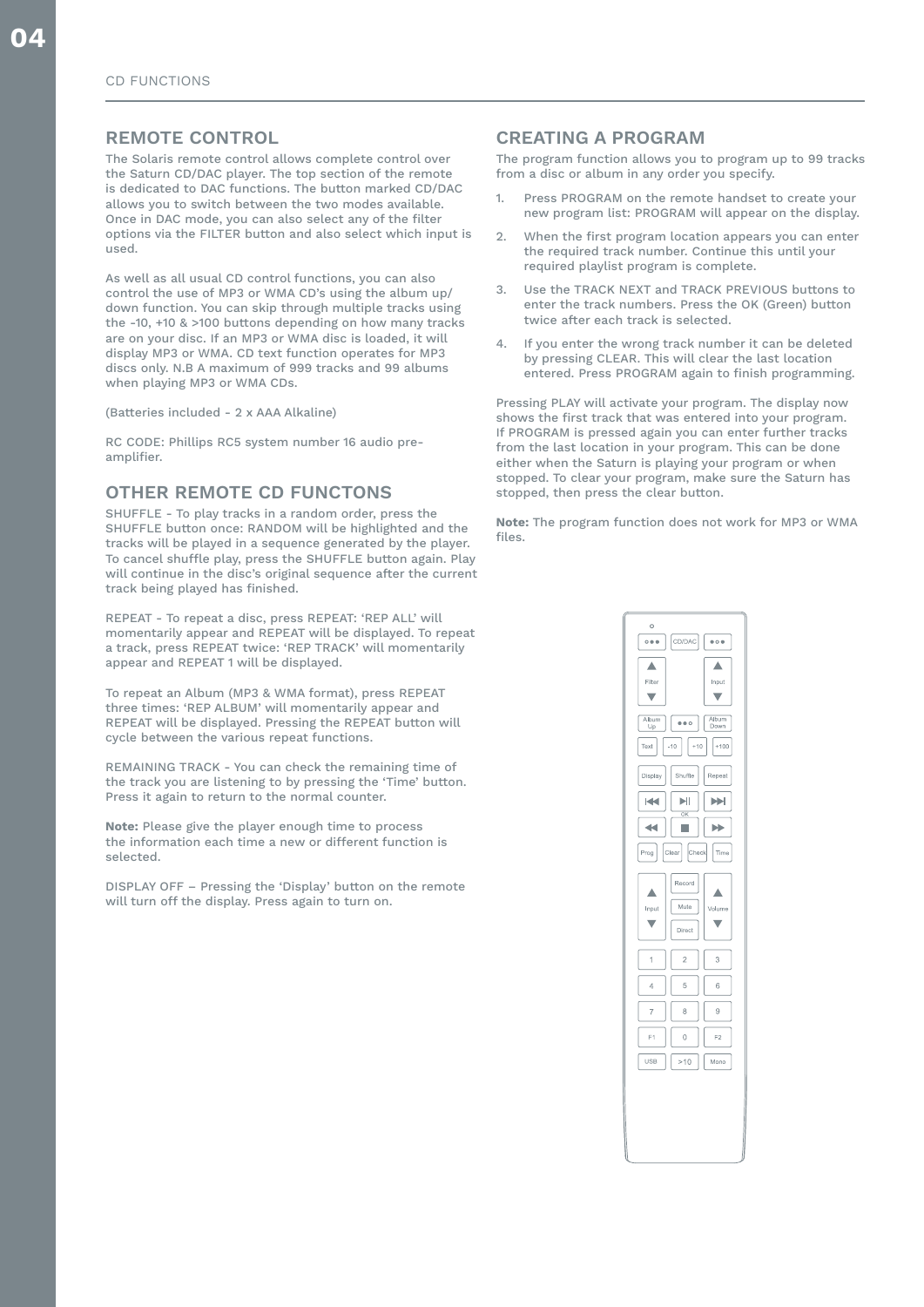# CONNECTIVITY EXAMPLES

(1 x USB A-B / 2 x OPTICAL / 2 x CO-AXIAL)

This page offers suggested connectivity. With so many products offering a number of options, it is important to check the manual of the product you are connecting for the optimum output connection and settings required to operate properly.

Note: This unit only accepts two-channel PCM digital audio. You cannot connect a Dolby Digital 5.1/7.1 or a DTS signal as they will not be recognised. If you wish to connect a DVD or similar device, please ensure that the sound output of your player is set to two-channel PCM.



*TV; PC/Mac/Laptop/Server Internet Radio; CD/Blu-Ray/DVD Player/Streamer; Games Console; Satellite/Set-Top Box*

# USB SETUP & CONNECTIVITY

Connect a USB A-B type lead from the DAC USB to a USB output on your PC.

IMPORTANT: Before you can use the USB function of the Saturn you must first download the Rega USB Windows driver and install it on your PC. This driver is available for download from the Rega website, www.rega.co.uk, then go to Products, CD Players then Saturn. Follow the instruction for installation. Once installed, USB will be ready to use. The driver is not required for MacOS.



*USB A - B lead (not supplied)*

It is recommended to switch off any other system sounds emitted by the PC via the control panel. In some systems, the DAC will automatically become the default for your PC whilst connected. Once disconnected, the previous default should be restored. If this does not happen you can manually reset as follows:

Windows: Control Panel > Hardware and Sound > Manage Audio Devices > select 'Saturn' from list.

MacOS: System Preferences > Sound Output > Select 'Saturn'.

# DAC FILTER SETTINGS

These settings are a matter of personal taste and offer subtle changes. We suggest using Filter setting 1 and trying different settings with various sources and sample rates. Each filter is selectable via the FILTER button on the Solaris remote handset. Filters will have a more prominent effect the higher the sample rate.

Filter settings  $1 - 5$  (@ low sample rates 32/44.1/48k)

- 1. Linear phase half-band filter
- 2. Minimum phase soft-knee filter
- 3. Minimum phase half-band filter
- 4. Linear phase apodising filter
- 5. Minimum phase apodising filter

Filter settings 1 – 5 (@ medium & high sample rates 88.2/96 & 176.4/192k)

- 1. Linear phase soft-knee filter
- 2. Minimum phase soft-knee filter
- 3. Linear phase brickwall filter
- 4. Minimum phase apodising filter
- 5. Linear phase apodising filter

# REAR LED INDICATOR FUNCTIONS

Three LEDs are located on the back panel.

POWER - The USB takes its power from the connected computer. This will stay on whilst connected even if the Saturn is off.

COMM - The USB input is active and communicating with the connected computer.

DATA - This indicates data is flowing through the USB input. For example, it will light when a track is played using a media player or when an Internet radio station is active.



05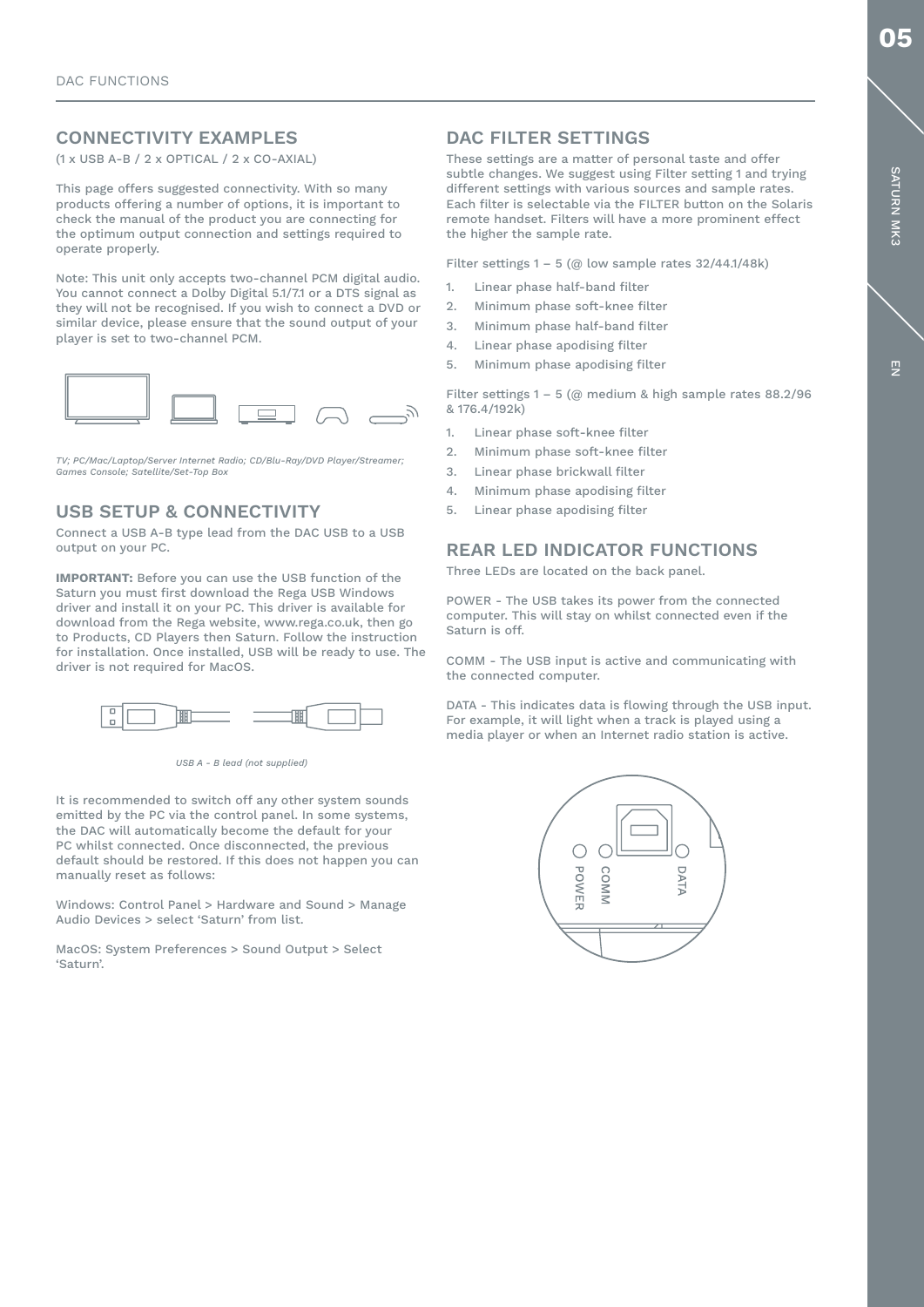# SPECIFICATIONS

| <b>CD Player</b>                                                                                                                                          | <b>Lecteur CD</b>                                                                                                                                                                                                                   | CD-Player                                                                                                                                                                   | <b>Lettore CD</b>                                                                                                                                                               | Reproductor de CD                                                                                                                                                                            |
|-----------------------------------------------------------------------------------------------------------------------------------------------------------|-------------------------------------------------------------------------------------------------------------------------------------------------------------------------------------------------------------------------------------|-----------------------------------------------------------------------------------------------------------------------------------------------------------------------------|---------------------------------------------------------------------------------------------------------------------------------------------------------------------------------|----------------------------------------------------------------------------------------------------------------------------------------------------------------------------------------------|
| Laser                                                                                                                                                     | Laser                                                                                                                                                                                                                               | Laser                                                                                                                                                                       | Laser                                                                                                                                                                           | Láser                                                                                                                                                                                        |
| Semiconductor laser                                                                                                                                       | Laser semi-conducteur                                                                                                                                                                                                               | Halbleiterlaser                                                                                                                                                             | Laser a semiconduttore                                                                                                                                                          | Láser semiconductor                                                                                                                                                                          |
| Wavelength                                                                                                                                                | Longueur d'onde                                                                                                                                                                                                                     | Wellenlänge                                                                                                                                                                 | Lunghezza d'onda                                                                                                                                                                | Longitud de onda                                                                                                                                                                             |
| 790nm                                                                                                                                                     | 790 nm                                                                                                                                                                                                                              | 790 nm                                                                                                                                                                      | 790 nm                                                                                                                                                                          | 790 nm                                                                                                                                                                                       |
| <b>Digital Sampling Frequency</b>                                                                                                                         | Fréquence d'échantillonnage numérique                                                                                                                                                                                               | Digitale Abtastfrequenz                                                                                                                                                     | Frequenza di campionamento digitale                                                                                                                                             | Frecuencia de muestreo digital                                                                                                                                                               |
| 44.1kHz                                                                                                                                                   | 44,1 kHz                                                                                                                                                                                                                            | 44,1 kHz                                                                                                                                                                    | 44.1 kHz                                                                                                                                                                        | 44,1 kHz                                                                                                                                                                                     |
| <b>Frequency Response</b>                                                                                                                                 | Réponse en fréquence                                                                                                                                                                                                                | Frequenzgang                                                                                                                                                                | Risposta in frequenza                                                                                                                                                           | Respuesta de frecuencia                                                                                                                                                                      |
| $(100k\Omega \text{ load}) = 17Hz - 0.02dB$ to 20.5kHz                                                                                                    | (charge 100 kΩ) = de 17 Hz -0,02 dB à                                                                                                                                                                                               | $(100 \text{ k}\Omega \text{ Last}) = 17 \text{ Hz} -0.02 \text{ dB}$ bis 20.5                                                                                              | (carico $100k\Omega$ ) = 17 Hz -0,02 dB a 20,5                                                                                                                                  | (carga de 100 k $\Omega$ ) = 17 Hz -0,02 dB a                                                                                                                                                |
| $-0.02dB$                                                                                                                                                 | 20,5 kHz -0,02 dB                                                                                                                                                                                                                   | kHz -0,02 dB                                                                                                                                                                | kHz -0,02 dB                                                                                                                                                                    | 20,5 kHz -0,02 dB                                                                                                                                                                            |
| <b>Total Harmonic Distortion</b>                                                                                                                          | Distorsion harmonique totale                                                                                                                                                                                                        | Gesamte harmonische Verzerrung                                                                                                                                              | Distorsione armonica totale                                                                                                                                                     | Distorsión armónica total                                                                                                                                                                    |
| 0.005% @ 1kHz (CDA), 0.012% (MP3                                                                                                                          | 0,005 % à 1 kHz (CDA), 0,012 %                                                                                                                                                                                                      | 0,005 % @ 1 kHz (CDA), 0,012 % (MP3                                                                                                                                         | 0,005% a 1 kHz (CDA), 0,012% (MP3                                                                                                                                               | 0,005 % a 1 kHz (CDA), 0,012 % (MP3                                                                                                                                                          |
| 320kb/s)                                                                                                                                                  | (MP3 320 kb/s)                                                                                                                                                                                                                      | 320 kb/s)                                                                                                                                                                   | 320 kb/s)                                                                                                                                                                       | 320 kb/s)                                                                                                                                                                                    |
| <b>Signal to Noise Ratio</b>                                                                                                                              | Rapport signal-bruit                                                                                                                                                                                                                | Signal-Rausch-Verhältnis                                                                                                                                                    | Rapporto segnale-rumore                                                                                                                                                         | Relación señal/ruido                                                                                                                                                                         |
| -109dB (A Weighted Relative to the                                                                                                                        | -109 dB (A pondéré par rapport au niveau                                                                                                                                                                                            | -109 dB (A-gewichtet im Verhältnis zum                                                                                                                                      | -109 dB (ponderati "A" relativi al livello di                                                                                                                                   | -109 dB (ponderado con relación al nivel                                                                                                                                                     |
| maximum output level)                                                                                                                                     | de sortie maximal)                                                                                                                                                                                                                  | maximalen Ausgangspegel)                                                                                                                                                    | uscita massimo)                                                                                                                                                                 | máximo de salida)                                                                                                                                                                            |
| <b>Digital Outputs</b>                                                                                                                                    | Sorties numériques                                                                                                                                                                                                                  | Digitale Ausgänge                                                                                                                                                           | Uscite digitali                                                                                                                                                                 | Salidas digitales                                                                                                                                                                            |
| SPDIF Optical Toslink & SPDIF Isolated                                                                                                                    | Câble optique SPDIF Toslink et câble isolé                                                                                                                                                                                          | Optischer SPDIF-Toslink und SPDIF-isoliert                                                                                                                                  | SPDIF ottico Toslink e SPDIF isolato 0,5 V                                                                                                                                      | SPDIF óptico Toslink y SPDIF coaxial                                                                                                                                                         |
| $0.5$ V 75 $\Omega$ Co-axial                                                                                                                              | SPDIF $0.5$ V 75 $\Omega$ co-axial                                                                                                                                                                                                  | $0.5$ V 75 $\Omega$ Koaxial                                                                                                                                                 | 75 $\Omega$ coassiale                                                                                                                                                           | aislado 0,5 V 75 $\Omega$                                                                                                                                                                    |
| DAC                                                                                                                                                       | DAC                                                                                                                                                                                                                                 | DAC                                                                                                                                                                         | DAC                                                                                                                                                                             | DAC                                                                                                                                                                                          |
| <b>Frequency Response</b>                                                                                                                                 | Réponse en fréquence                                                                                                                                                                                                                | Frequenzgang                                                                                                                                                                | Risposta in frequenza                                                                                                                                                           | Respuesta de frecuencia                                                                                                                                                                      |
| $(100k\Omega$ load)                                                                                                                                       | (charge 100 $k\Omega$ )                                                                                                                                                                                                             | $(100 k\Omega$ Last)                                                                                                                                                        | (carico 100 k $\Omega$ )                                                                                                                                                        | (carga de 100 k $\Omega$ )                                                                                                                                                                   |
| Low data rate 44.1/48kHz Filter 2 = 10Hz<br>-0.05dB to 20kHz -0.1dB                                                                                       | Débit de données bas 44,1/48 kHz Filtre 2 =<br>de 10 Hz -0,05 dB à 20 kHz -0,1 dB                                                                                                                                                   | Niedrige Abtastrate 44,1/48 kHz Filter 2 = 10<br>Hz -0,05 dB bis 20 kHz -0,1 dB                                                                                             | Trasmissione dati a bassa velocità 44,1/48<br>kHz Filtro 2 = da 10 Hz -0,05 dB a 20kHz<br>$-0.1$ dB                                                                             | Velocidad de datos baja 44,1/48 kHz<br>filtro 2 = 10 Hz -0,05 dB a 20 kHz -0,1 dB                                                                                                            |
| Medium data rate 88.2/96kHz Filter 2 =                                                                                                                    | Débit de données moyen 88,2/96 kHz Filtre                                                                                                                                                                                           | Mittlere Abtastrate 88,2/96 kHz Filter 2 = 10                                                                                                                               | Trasmissione dati a media velocità 88,2/96                                                                                                                                      | Velocidad de datos media 88,2/96 kHz filtro                                                                                                                                                  |
| 10Hz -0.05dB to 30kHz -1dB                                                                                                                                | 2 = de 10 Hz -0,05 dB à 30 kHz -1 dB                                                                                                                                                                                                | Hz -0,05dB bis 30 kHz -1dB                                                                                                                                                  |                                                                                                                                                                                 | 2 = 10 Hz -0,05 dB a 30 kHz -1 dB                                                                                                                                                            |
| High data rate 176.4/192kHz Filter 2 = 10Hz<br>$-0.05$ dB to $41$ kHz $-1$ dB                                                                             | Débit de données élevé 176,4/192 kHz Filtre<br>2 = de 10 Hz -0,05 dB à 41 kHz -1 dB                                                                                                                                                 | Hohe Abtastrate $176,4/192$ kHz Filter $2 = 10$<br>Hz -0.05dB bis 41 kHz -1dB                                                                                               | kHz Filtro 2 = da 10 Hz -0,05 dB a 30kHz<br>$-1dB$<br>Trasmissione dati ad alta velocità 176,4/192<br>kHz Filtro 2 = da 10Hz -0,05 dB a 41kHz<br>$-1dB$                         | Velocidad de datos alta 176,4/192 kHz filtro<br>2 = 10 Hz -0,05 dB a 41 kHz -1 dB                                                                                                            |
| <b>Total Harmonic Distortion</b><br>0.006% @ 1kHz (USB input @ 24bit<br>88.2kHz using ASIO driver) (Note: To<br>achieve best THD levels use ASIO drivers) | Distorsion harmonique totale<br>0,006 % à 1 kHz (entrée USB à 24 bits<br>88,2 kHz en utilisant le pilote ASIO)<br>(Remarque : pour obtenir les meilleurs<br>niveaux de distorsion harmonique totale,<br>utilisez les pilotes ASIO.) | Gesamte harmonische Verzerrung<br>0,006 % @ 1 kHz (USB-Eingang @ 24 bit<br>88,2 kHz mit ASIO-Treiber) (Hinweis: Für<br>optimale THD-Pegel sind ASIO-Treiber<br>einzusetzen) | Distorsione armonica totale<br>0,006% a 1 kHz (ingresso USB a 24bit<br>88,2 kHz usando il driver ASIO)<br>(Nota: per ottenere i migliori livelli di<br>THD usare i driver ASIO) | Distorsión armónica total<br>0,006 % a 1 kHz (entrada USB a 24 bits<br>88,2 kHz usando controlador ASIO) (Nota:<br>Para conseguir los mejores niveles de THD,<br>utilice controladores ASIO) |
| <b>Signal to Noise Ratio</b>                                                                                                                              | Rapport signal-bruit                                                                                                                                                                                                                | Signal-Rausch-Verhältnis                                                                                                                                                    | Rapporto segnale-rumore                                                                                                                                                         | Relación señal/ruido                                                                                                                                                                         |
| -109dB (24bit 96kHz A Weighted Relative to                                                                                                                | -109 dB (24 bit 96 kHz, A pondéré par                                                                                                                                                                                               | -109 dB (24 bit 96 kHz A-gewichtet im                                                                                                                                       | -109 dB (24 bit 96 kHz ponderati "A" relativi                                                                                                                                   | -109 dB (24 bits 96 kHz ponderado con                                                                                                                                                        |
| the maximum output level)                                                                                                                                 | rapport au niveau de sortie maximal)                                                                                                                                                                                                | Verhältnis zum maximaler Ausgangspegel)                                                                                                                                     | al livello di uscita massimo)                                                                                                                                                   | relación al nivel máximo de salida)                                                                                                                                                          |
| <b>Supported Data Rates</b><br>32k (Optical/Toslink only), 44.1, 48, 88.2,<br>96, 176.4, 192kHz. Bit resolution 16 to 24bit                               | Débits de données pris en charge<br>32 k (câble optique/Toslink uniquement),<br>44,1, 48, 88,2, 96, 176,4, 192 kHz<br>Résolution 16 à 24 bits                                                                                       | Unterstützte Abtastraten<br>32 k (nur Optisch/Toslink), 44,1; 48; 88,2;<br>96; 176,4; 192 kHz. Bit-Auflösung 16<br>bis 24 bit                                               | Velocità di trasmissione dati supportate<br>32 k (solo Ottico/Toslink), 44,1, 48, 88,2, 96,<br>176,4, 192 kHz. Risoluzione da 16 a 24 bit                                       | Velocidades de datos compatibles<br>32k (solo óptica/Toslink), 44,1, 48, 88,2,<br>96, 176,4, 192 kHz. Resolución de bits de<br>16 a 24 bits                                                  |
|                                                                                                                                                           |                                                                                                                                                                                                                                     |                                                                                                                                                                             |                                                                                                                                                                                 |                                                                                                                                                                                              |
| <b>Digital Inputs</b>                                                                                                                                     | Entrées numériques                                                                                                                                                                                                                  | Digitale Eingänge                                                                                                                                                           | Ingressi digitali                                                                                                                                                               | Entradas digitales                                                                                                                                                                           |
| USB: Isolated (24bit                                                                                                                                      | USB : câble isolé (24 bits                                                                                                                                                                                                          | USB: Isoliert (24 bit                                                                                                                                                       | USB: isolato (24 bit                                                                                                                                                            | USB: Aislado (24 bits                                                                                                                                                                        |
| 44.1/48/88.2/96/176.4/192kHz)                                                                                                                             | 44, 1/48/88, 2/96/176, 4/192 kHz)                                                                                                                                                                                                   | 44, 1/48/88, 2/96/176, 4/192 kHz)                                                                                                                                           | 44, 1/48/88, 2/96/176, 4/192 kHz)                                                                                                                                               | 44,1/48/88,2/96/176,4/192 kHz)                                                                                                                                                               |
| Input 1: Optical/Toslink (24bit 32/44.1/48/88                                                                                                             | Entrée 1 : câble optique/Toslink (24 bits                                                                                                                                                                                           | Eingang 1: Optisch/Toslink (24 bit                                                                                                                                          | Ingresso 1: Ottico/Toslink (24 bit                                                                                                                                              | Entrada 1: Óptica/Toslink (24 bits                                                                                                                                                           |
| .2/96/176.4/192kHz)                                                                                                                                       | 32/44,1/48/88,2/96/176,4/192 kHz)                                                                                                                                                                                                   | 32/44,1/48/88,2/96/176,4/192 kHz)                                                                                                                                           | 32/44,1/48/88,2/96/176,4/192 kHz)                                                                                                                                               | 32/44,1/48/88,2/96/176,4/192 kHz)                                                                                                                                                            |
| Input 2: Optical /Toslink (24bit 32/44.1/48/8                                                                                                             | Entrée 2 : câble optique/Toslink (24 bits                                                                                                                                                                                           | Eingang 2: Optisch/Toslink (24 bit                                                                                                                                          | Ingresso 2: Ottico/Toslink (24 bit                                                                                                                                              | Entrada 2: Optica/Toslink (24 bits                                                                                                                                                           |
| 8.2/96/176.4/192kHz)                                                                                                                                      | 32/44,1/48/88,2/96/176,4/192 kHz)                                                                                                                                                                                                   | 32/44,1/48/88,2/96/176,4/192 kHz)                                                                                                                                           | 32/44,1/48/88,2/96/176,4/192 kHz)                                                                                                                                               | 32/44,1/48/88,2/96/176,4/192 kHz)                                                                                                                                                            |
| Input 3: Isolated $75\Omega$ Co-axial (24bit 32/44.                                                                                                       | Entrée 3 : câble isolé 75 $\Omega$ co-axial (24 bits                                                                                                                                                                                | Eingang 3: Isoliert 75 $\Omega$ Koaxial (24 bit                                                                                                                             | Ingresso 3: coassiale $75\Omega$ isolato                                                                                                                                        | Entrada 3: Aislada 75 $\Omega$ coaxial (24 bits                                                                                                                                              |
| 1/48/88.2/96/176.4/192kHz)                                                                                                                                | 32/44, 1/48/88, 2/96/176, 4/192 kHz)                                                                                                                                                                                                | 32/44,1/48/88,2/96/176,4/192 kHz)                                                                                                                                           | (24 bit 32/44, 1/48/88, 2/96/176, 4/192 kHz)                                                                                                                                    | 32/44, 1/48/88, 2/96/176, 4/192 kHz)                                                                                                                                                         |
| Input 4: Isolated 75Ω Co-axial (24bit32/44.1                                                                                                              | Entrée 4 : câble isolé 75 $\Omega$ co-axial (24 bits                                                                                                                                                                                | Eingang 4: Isoliert 75 $\Omega$ Koaxial (24 bit                                                                                                                             | Ingresso 4: coassiale $75\Omega$ isolato                                                                                                                                        | Entrada 4: Aislada 75 $\Omega$ coaxial (24 bits                                                                                                                                              |
| /48/88.2/96/176.4/192kHz)                                                                                                                                 | 32/44,1/48/88,2/96/176,4/192 kHz)                                                                                                                                                                                                   | 32/44,1/48/88,2/96/176,4/192 kHz)                                                                                                                                           | (24 bit 32/44, 1/48/88, 2/96/176, 4/192 kHz)                                                                                                                                    | 32/44 1/48/88 2/96/176 4/192 kHz)                                                                                                                                                            |
| Digital outputs (via receiver & PLL)<br>SPDIF Optical Toslink & SPDIF Isolated<br>$0.5$ V 75 $\Omega$ Co-axial                                            | Sorties numériques (via un récepteur et<br>un dispositif PLL)<br>Câble optique SPDIF Toslink et câble isolé<br>SPDIF 0,5 V 75 $\Omega$ co-axial                                                                                     | Digitale Ausgänge (über Empfänger<br>und PLL)<br>Optischer SPDIF-Toslink und SPDIF-isoliert<br>$0.5$ V 75 $\Omega$ Koaxial                                                  | Uscite digitali (tramite ricevitore e PLL)<br>SPDIF ottico Toslink e SPDIF isolato 0,5 V<br>75 $\Omega$ coassiale                                                               | Salidas digitales (mediante receptor<br>y PLL)<br>SPDIF óptico Toslink y SPDIF coaxial<br>aislado $0.5$ V 75 $\Omega$                                                                        |
| <b>DAC</b>                                                                                                                                                | DAC                                                                                                                                                                                                                                 | DAC                                                                                                                                                                         | DAC                                                                                                                                                                             | DAC                                                                                                                                                                                          |
| Parallel Wolfson WM8742                                                                                                                                   | Parallel Wolfson WM8742                                                                                                                                                                                                             | Parallel geschalteter Wolfson WM8742                                                                                                                                        | Parallelo Wolfson WM8742                                                                                                                                                        | Paralelo Wolfson WM8742                                                                                                                                                                      |
| Maximum Analogue Output Level<br>2.18V (minimum load impedance 10kΩ)                                                                                      | Niveau de sortie analogique maximal<br>2,18 V (impédance de charge minimale<br>10 $k\Omega$ )                                                                                                                                       | Maximaler analoger Ausgangspegel<br>2,18 V (minimale Lastimpedanz 10 kΩ)                                                                                                    | Livello massimo di uscita analogica<br>2,18 V (impedenza di carico minima 10 kΩ)                                                                                                | Nivel máximo de salida analógica<br>2,18 V (impedancia de carga mínima 10 kΩ)                                                                                                                |
| <b>Power Consumption</b>                                                                                                                                  | Consommation d'énergie                                                                                                                                                                                                              | Leistungsaufnahme                                                                                                                                                           | Consumo di energia                                                                                                                                                              | Consumo eléctrico                                                                                                                                                                            |
| 15.5W @ 230V (minimum 190V maximum                                                                                                                        | 15,5 W à 230 V (minimum 190 V, maximum                                                                                                                                                                                              | 15,5 W @ 230 V (mindestens 190 V                                                                                                                                            | 15,5 W a 230 V (minimo 190 V massimo                                                                                                                                            | 15,5 W a 230 V (mínimo 190 V máximo                                                                                                                                                          |
| 253V) @ 50/60Hz                                                                                                                                           | 253 V) à 50/60 Hz                                                                                                                                                                                                                   | höchstens 253 ) @ 50/60 Hz                                                                                                                                                  | 253 V) a 50/60 Hz                                                                                                                                                               | 253 V) a 50/60 Hz                                                                                                                                                                            |
| 15.5W @ 115V (minimum 95V maximum                                                                                                                         | 15,5 W à 115 V (minimum 95 V, maximum                                                                                                                                                                                               | 15,5 W @ 115 V (mindestens 95 V                                                                                                                                             | 15,5 W a 115V (minimo 95 V massimo                                                                                                                                              | 15,5 W a 115 V (mínimo 95 V máximo                                                                                                                                                           |
| 126.5V) @ 50/60Hz                                                                                                                                         | 126,5 V) à 50/60 Hz                                                                                                                                                                                                                 | höchstens 126,5 V ) @ 50/60 Hz                                                                                                                                              | 126,5 V) a 50/60 Hz                                                                                                                                                             | 126,5 V) a 50/60 Hz                                                                                                                                                                          |
| Dimensions                                                                                                                                                | Dimensions                                                                                                                                                                                                                          | Abmessungen                                                                                                                                                                 | Dimensioni                                                                                                                                                                      | <b>Dimensiones</b>                                                                                                                                                                           |
| 430 x 95 x 325mm (W x H x D)                                                                                                                              | 430 x 95 x 325 mm (1 x H x P)                                                                                                                                                                                                       | 430 x 95 x 325 mm (B x H x T)                                                                                                                                               | 430 x 95 x 325 mm (L x A x P)                                                                                                                                                   | 430 x 95 x 325 mm (Ancho x Alto x Prof.)                                                                                                                                                     |
| Required Space for Operation<br>435 x 180 x 400mm (W x H x D)                                                                                             | Espace requis pour un bon<br>fonctionnement<br>435 x 180 x 400 mm (I x H x P)                                                                                                                                                       | Erforderlicher Platzbedarf für den Betrieb<br>435 x 180 x 400 mm (B x H x T)                                                                                                | Spazio richiesto per il funzionamento<br>435 x 180 x 400 mm (L x A x P)                                                                                                         | Espacio necesario para el<br>funcionamiento<br>435 x 180 x 400 mm (Ancho x Alto x Prof.)                                                                                                     |
| Weight                                                                                                                                                    | Poids                                                                                                                                                                                                                               | Gewicht                                                                                                                                                                     | Peso                                                                                                                                                                            | Peso                                                                                                                                                                                         |
| 9.7kg                                                                                                                                                     | 9,7 kg                                                                                                                                                                                                                              | 9,7 kg                                                                                                                                                                      | 9,7 kg                                                                                                                                                                          | 9,7 kg                                                                                                                                                                                       |
| <b>Mains Fuses</b>                                                                                                                                        | <b>Fusibles secteur</b>                                                                                                                                                                                                             | Netzsicherungen                                                                                                                                                             | Fusibili di rete                                                                                                                                                                | <b>Fusibles</b>                                                                                                                                                                              |
| 230V / 20mm / T 315mA L                                                                                                                                   | 230 V / 20 mm / T 315 mA L                                                                                                                                                                                                          | 230V / 20 mm / T 315 mA L                                                                                                                                                   | 230 V / 20 mm / T 315 mA L                                                                                                                                                      | 230 V / 20 mm / T 315 mA L                                                                                                                                                                   |
| 115V / 20mm / T 630mA L                                                                                                                                   | 115 V / 20 mm / T 630 mA L                                                                                                                                                                                                          | 115 V / 20 mm / T 630 mA L                                                                                                                                                  | 115 V / 20 mm / T 630 mA L                                                                                                                                                      | 115 V / 20 mm / T 630 mA L                                                                                                                                                                   |
| <b>CDP Remote Batteries</b>                                                                                                                               | Piles de la télécommande CDP                                                                                                                                                                                                        | Batterien CDP-Fernbedienung                                                                                                                                                 | Batterie telecomando CPD                                                                                                                                                        | Baterías del mando CDP                                                                                                                                                                       |
| AAA (1.5V) x 2                                                                                                                                            | AAA (1,5 V) x 2                                                                                                                                                                                                                     | 2x Typ AAA (1,5 V)                                                                                                                                                          | AAA (1,5 V) x 2                                                                                                                                                                 | AAA (1,5 V) x 2                                                                                                                                                                              |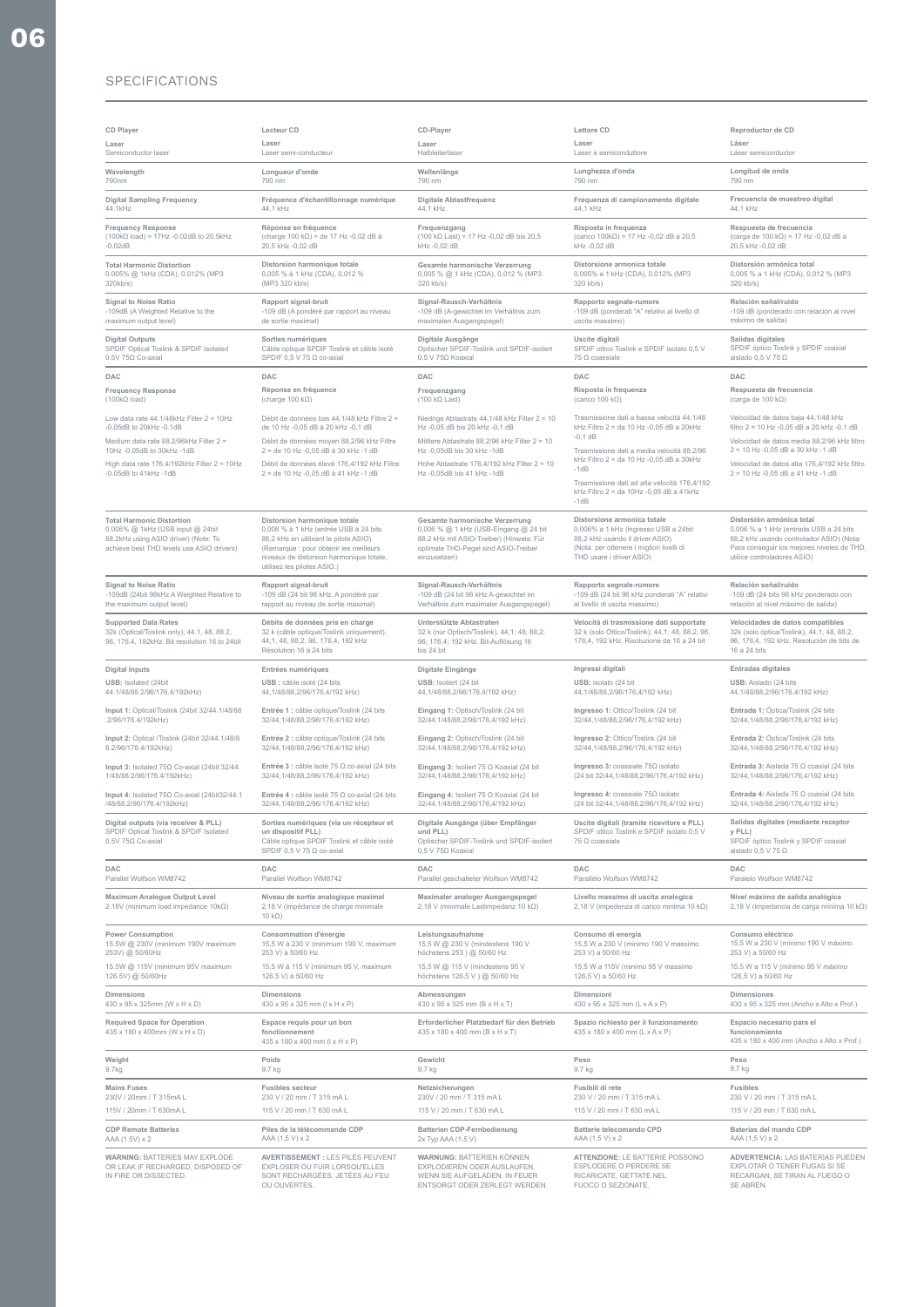# SPECIFICATIONS

| Leitor de CD                                                                                                                           | CD-speler                                                                                                                                  | CD-afspiller                                                                                                                   | CD-spelare                                                                                                                                                                                                                                           | Odtwarzacz CD                                                                                                                                                                                               |
|----------------------------------------------------------------------------------------------------------------------------------------|--------------------------------------------------------------------------------------------------------------------------------------------|--------------------------------------------------------------------------------------------------------------------------------|------------------------------------------------------------------------------------------------------------------------------------------------------------------------------------------------------------------------------------------------------|-------------------------------------------------------------------------------------------------------------------------------------------------------------------------------------------------------------|
| Laser                                                                                                                                  | Laser                                                                                                                                      | Laser                                                                                                                          | Laser                                                                                                                                                                                                                                                | Laser                                                                                                                                                                                                       |
| Laser semicondutor                                                                                                                     | Halfgeleiderlaser                                                                                                                          | Halvleder laser                                                                                                                | Halvledarlaser                                                                                                                                                                                                                                       | Laser półprzewodnikowy                                                                                                                                                                                      |
| Comprimento de onda                                                                                                                    | Golflengte                                                                                                                                 | Bølgelængde                                                                                                                    | Våglängd                                                                                                                                                                                                                                             | Długość fali                                                                                                                                                                                                |
| 790nm                                                                                                                                  | 790nm                                                                                                                                      | 790 nm                                                                                                                         | 790 nm                                                                                                                                                                                                                                               | 790 nm                                                                                                                                                                                                      |
| Frequência de amostragem digital                                                                                                       | Digitale bemonsteringsfrequentie                                                                                                           | Digital samplings-frekvens                                                                                                     | Digital samplingsfrekvens                                                                                                                                                                                                                            | Częstotliwość próbkowania cyfrowego                                                                                                                                                                         |
| 44,1kHz                                                                                                                                | 44,1kHz                                                                                                                                    | 44,1 kHz                                                                                                                       | 44,1 kHz                                                                                                                                                                                                                                             | 44,1 kHz                                                                                                                                                                                                    |
| Resposta de frequência                                                                                                                 | Frequentierespons                                                                                                                          | Frekvenssvar                                                                                                                   | Frekvensrespons                                                                                                                                                                                                                                      | Odpowiedź częstotliwościowa                                                                                                                                                                                 |
| $(100k\Omega \text{ carga}) = 17Hz -0,02dB$ a 20,5kHz                                                                                  | $(100k\Omega$ belasting) = 17Hz -0,02dB tot                                                                                                | $(100 \text{ k}\Omega \text{ belasting}) = 17 \text{ Hz} -0.02 \text{ dB til}$                                                 | $(100 \text{ k}\Omega \text{ last}) = 17 \text{ Hz} -0.02 \text{ dB}$ till 20.5                                                                                                                                                                      | (obciążenie 100 k $\Omega$ ) = od 17 Hz -0,02 dB                                                                                                                                                            |
| $-0,02dB$                                                                                                                              | 20,5kHz -0,02dB                                                                                                                            | 20,5 kHz -0,02 dB                                                                                                              | kHz -0,02 dB                                                                                                                                                                                                                                         | do 20,5 kHz -0,02 dB                                                                                                                                                                                        |
| Distorção harmónica total                                                                                                              | Totale harmonische vervorming                                                                                                              | Samlet harmonisk forvrængning                                                                                                  | Total harmonisk distorsion                                                                                                                                                                                                                           | Zniekształcenia harmoniczne ogółem                                                                                                                                                                          |
| 0,005% a 1kHz (CDA), 0,012% (MP3                                                                                                       | 0,005% @ 1kHz (CDA), 0,012% (MP3                                                                                                           | 0,005% ved 1 kHz (CDA), 0,012% (MP3                                                                                            | 0,005 % vid 1 kHz (CDA), 0,012 % (MP3                                                                                                                                                                                                                | 0,005% przy 1 kHz (CDA), 0,012%                                                                                                                                                                             |
| 320kb/s)                                                                                                                               | 320kb/s)                                                                                                                                   | 320 kb/s)                                                                                                                      | 320 kb/s)                                                                                                                                                                                                                                            | (MP3 320 kb/s)                                                                                                                                                                                              |
| Rácio sinal-ruído                                                                                                                      | Signaal/ruis-verhouding                                                                                                                    | Signal til støj-forhold                                                                                                        | Signal-brusförhållande                                                                                                                                                                                                                               | Stosunek sygnału do szumu                                                                                                                                                                                   |
| -109dB (Uma relação ponderada com o                                                                                                    | -109dB (Gewogen ten opzichte van het                                                                                                       | -109 dB (A målt i forhold til det maksimale                                                                                    | -109 dB (A-vägt i förhållande till den                                                                                                                                                                                                               | -109 dB (A mierzone w stosunku do                                                                                                                                                                           |
| nível de saída máximo)                                                                                                                 | maximale uitgangsniveau)                                                                                                                   | udgangsniveau)                                                                                                                 | maximala effektnivån)                                                                                                                                                                                                                                | maksymalnego poziomu wyjściowego)                                                                                                                                                                           |
| Saídas digitais                                                                                                                        | Digitale uitgangen                                                                                                                         | Digitale udgange                                                                                                               | Digitala utgångar                                                                                                                                                                                                                                    | Wyjścia cyfrowe                                                                                                                                                                                             |
| SPDIF Toslink ótica e SPDIF isolada 0,5V                                                                                               | SPDIF Optische Toslink & SPDIF                                                                                                             | SPDIF optisk Toslink og SPDIF isoleret 0,5                                                                                     | SPDIF optisk Toslink- & SPDIF-isolerad 0,5                                                                                                                                                                                                           | Optyczny Toslink SPDIF i izolowany                                                                                                                                                                          |
| 75Ω Coaxial                                                                                                                            | Geïsoleerd 0,5V 75Ω Coaxiaal                                                                                                               | V 75 Ω koaksial                                                                                                                | V 75 Ω koaxial                                                                                                                                                                                                                                       | SPDIF 0,5 V 75 Ω koncentryczny                                                                                                                                                                              |
| <b>DAC</b>                                                                                                                             | <b>DAC</b>                                                                                                                                 | DAC                                                                                                                            | DAC                                                                                                                                                                                                                                                  | <b>DAC</b>                                                                                                                                                                                                  |
| Resposta de frequência                                                                                                                 | Frequentierespons                                                                                                                          | Frekvenssvar                                                                                                                   | Frekvensrespons                                                                                                                                                                                                                                      | Odpowiedź częstotliwościowa                                                                                                                                                                                 |
| $(100k\Omega \text{ carga})$                                                                                                           | $(100k\Omega$ belasting)                                                                                                                   | $(100 \text{ k}\Omega \text{ belasting})$                                                                                      | $(100 \text{ k}\Omega \text{ last})$                                                                                                                                                                                                                 | (obciążenie 100 kΩ)                                                                                                                                                                                         |
| Taxa de dados baixa 44,1/48kHz Filtro 2 =<br>10Hz -0,05dB a 20kHz -0,1dB<br>Taxa de dados média 88,2/96kHz Filtro 2 =                  | Lage datasnelheid 44,1/48kHz Filter 2 =<br>10Hz - 0,05dB tot 20kHz -0,1dB<br>Gemiddelde datasnelheid 88,2/96kHz Filter                     | Lav datahastighed $44,1/48$ kHz Filter $2 = 10$<br>Hz -0,05 dB til 20 kHz -0,1 dB<br>Medium datahastighed 88,2/96 kHz Filter 2 | Låg datahastighet 44,1/48 kHz Filter 2 = 10<br>Hz -0,05 dB till 20 kHz -0,1dB<br>Medelhög datahastighet 88,2/96 kHz Filter 2<br>= 10 Hz -0,05 dB till 30 kHz -1 dB<br>Hög datahastighet 176,4/192 kHz Filter 2 =<br>10 Hz -0.05 dB till 41 kHz -1 dB | Niska szybkość transmisji danych 44,1/48<br>kHz Filtr 2 = od 10 Hz -0,05 dB<br>do 20 kHz -0.1 dB                                                                                                            |
| 10Hz -0.05dB a 30kHz -1dB<br>Taxa de dados elevada 176,4/192kHz Filtro<br>$2 = 10$ Hz -0.05dB a 41kHz -1dB                             | $2 = 10$ Hz - 0,05dB tot 30kHz -1dB<br>Hoge datasnelheid 176,4/192kHz<br>Filter 2 = 10Hz - 0,05dB tot 41kHz -1dB                           | = 10 Hz -0,05 dB til 30 kHz -1 dB<br>Høj datahastighed 176,4/192 kHz Filter 2 =<br>10 Hz -0,05 dB til 41 kHz -1 dB             |                                                                                                                                                                                                                                                      | Šrednia szybkość transmisji danych 88,2/96<br>kHz Filtr 2 = od 10 Hz -0,05 dB<br>do 30 kHz -1 dB                                                                                                            |
| Distorção harmónica total<br>0,006% a 1kHz (Entrada USB a 24bit<br>88,2kHz usando o controlador ASIO) (Nota:                           | Totale harmonische vervorming<br>0,006% @ 1kHz (USB-ingang @ 24bit<br>88.2kHz met gebruik van ASIO-driver)                                 | Samlet harmonisk forvrængning<br>0,006 % ved 1 kHz (USB-indgang ved 24 bit<br>88,2 kHz ved brug af ASIO-driver) (bemærk:       | Total harmonisk distorsion<br>0,006 % @ 1 kHz (USB-ingång vid 24 bitar<br>88,2 kHz med ASIO-drivrutin) (Obs: Använd<br>ASIO-drivrutiner för bästa THD-nivåer)                                                                                        | Wysoka szybkość transmisji danych<br>176,4/192 kHz Filtr 2 = od 10 Hz -0,05 dB<br>do 41 kHz -1 dB                                                                                                           |
| Para conseguir os melhores níveis de THD,<br>use controladores ASIO)                                                                   | (Opmerking: Gebruik ASIO-drivers voor de<br>beste THD-niveaus)                                                                             | Brug ASIO-drivere for at opnå de bedste<br>THD-niveauer)                                                                       |                                                                                                                                                                                                                                                      | Zniekształcenia harmoniczne ogółem<br>0,006% @ 1kHz (wejście USB przy 24<br>bitach 88,2 kHz przy użyciu sterownika<br>ASIO) (Uwaga: Aby osiągnąć najlepsze<br>poziomy THD, należy użyć sterowników<br>ASIO) |
| Rácio sinal-ruído<br>-109dB (24bit 96kHz Uma relação<br>ponderada ao nível de saída máximo)                                            | Signaal/ruis-verhouding<br>-109dB (24bit 96kHz, Gewogen, ten<br>opzichte van het maximale uitgangsniveau)                                  | Signal til støj-forhold<br>-109 dB (24 bit 96 kHz A målt i forhold til det<br>maksimale udgangsniveau)                         | Signal-brusförhållande<br>-109 dB (24 bitar 96 kHz A-vägt i förhållande<br>till den maximala effektnivån)                                                                                                                                            | Stosunek sygnału do szumu<br>-109 dB (24 bity 96 kHz A mierzony w<br>stosunku do maksymalnego poziomu<br>wyjściowego)                                                                                       |
| Taxas de dados suportadas<br>32k (apenas ótica/Toslink), 44,1, 48, 88,2,<br>96, 176,4, 192kHz. Resolução de bits de<br>16 para 24 bits | Ondersteunde datasnelheden<br>32k (enkel optische/Tos-link), 44,1 / 48 /<br>88,2 / 96 / 176,4 / 192kHz. Bit-resolutie<br>16 tot 24bit      | Understøttede datahastigheder<br>32 k (kun optisk/Toslink), 44,1, 48, 88,2, 96,<br>176,4, 192 kHz. Bitopløsning 16 til 24 bit  | Lämpliga datahastigheter<br>32 k (Endast optisk/Toslink), 44,1, 48,<br>88,2, 96, 176,4, 192 kHz. Bitupplösning<br>16 till 24 bitar                                                                                                                   | Obsługiwane szybkości transmisji<br>danych<br>32 k (tylko optyczny/Toslink), 44,1, 48, 88,2,<br>96, 176,4, 192 kHz. Rozdzielczość bitowa<br>od 16 do 24 bitów                                               |
| Entradas digitais                                                                                                                      | Digitale ingangen                                                                                                                          | Digitale indgange                                                                                                              | Digitala ingångar                                                                                                                                                                                                                                    | Wejścia cyfrowe                                                                                                                                                                                             |
| USB: Isolada (24bit                                                                                                                    | USB: Geïsoleerd (24bit                                                                                                                     | USB: Isoleret (24 bit                                                                                                          | USB: Isolerad (24 bit                                                                                                                                                                                                                                | USB: Izolowane (24 bity                                                                                                                                                                                     |
| 44, 1/48/88, 2/96/176, 4/192kHz)                                                                                                       | 44,1 / 48 / 88,2 / 96 / 176,4 / 192kHz)                                                                                                    | 44,1/48/88,2/96/176,4/192 kHz)                                                                                                 | 44,1/48/88,2/96/176,4/192 kHz)                                                                                                                                                                                                                       | 44,1/48/88,2/96/176,4/192 kHz)                                                                                                                                                                              |
| Entrada 1: Ótica/Toslink (24bit 32/44,1/48/8                                                                                           | Ingang 1: Optische/TOS-link (24bit 32 /                                                                                                    | Indgang 1: Optisk/Toslink (24 bit                                                                                              | Ingång 1: Optisk/Toslink (24 bitar                                                                                                                                                                                                                   | Wejście 1: Optyczne/Toslink (24 bity                                                                                                                                                                        |
| 8,2/96/176,4/192kHz)                                                                                                                   | 44,1 / 48 / 88,2 / 96 / 176,4 / 192kHz)                                                                                                    | 32/44, 1/48/88, 2/96/176, 4/192 kHz)                                                                                           | 32/44,1/48/88,2/96/176,4/192 kHz)                                                                                                                                                                                                                    | 32/44,1/48/88,2/96/176,4/192 kHz)                                                                                                                                                                           |
| Entrada 2: Ótica /Toslink (24bit 32/44,1/48/                                                                                           | Ingang 2: Optische/TOS-link (24bit 32 /                                                                                                    | Indgang 2: Optisk/Toslink (24 bit                                                                                              | Ingång 2: Optisk/Toslink (24 bitar                                                                                                                                                                                                                   | Wejście 2: Optyczne/Toslink (24 bity                                                                                                                                                                        |
| 88,2/96/176,4/192kHz)                                                                                                                  | 44,1 / 48 / 88,2 / 96 / 176,4 / 192kHz)                                                                                                    | 32/44, 1/48/88, 2/96/176, 4/192 kHz)                                                                                           | 32/44,1/48/88,2/96/176,4/192 kHz)                                                                                                                                                                                                                    | 32/44, 1/48/88, 2/96/176, 4/192 kHz)                                                                                                                                                                        |
| Entrada 3: Coaxial 75Ω isolado (24bit 32/44                                                                                            | Ingang 3: Geïsoleerd 75Ω Coaxiaal (24bit                                                                                                   | Indgang 3: Isoleret 75Ω koaksial (24 bit                                                                                       | Ingång 3: Isolerad 75Ω koaxial (24 bitar                                                                                                                                                                                                             | Wejście 3: Izolowane 75 Ω koncentryczne                                                                                                                                                                     |
| ,1/48/88,2/96/176,4/192kHz)                                                                                                            | 32 / 44,1 / 48 / 88,2 / 96 / 176,4 / 192kHz)                                                                                               | 32/44.1/48/88.2/96/176.4/192 kHz)                                                                                              | 32/44,1/48/88,2/96/176,4/192 kHz)                                                                                                                                                                                                                    | (24 bity 32/44, 1/48/88, 2/96/176, 4/192 kHz)                                                                                                                                                               |
| Entrada 4: Coaxial 75Ω isolado                                                                                                         | Ingang 4: Geïsoleerd 75Ω Coaxiaal (24bit                                                                                                   | Indgang 4: Isoleret 75Ω koaksial (24 bit                                                                                       | Ingång 4: Isolerad 75Ω koaxial (24 bitar                                                                                                                                                                                                             | Wejście 4: Izolowane 75Ω koncentryczne                                                                                                                                                                      |
| (24bit32/44,1/48/88,2/96/176,4/192kHz)                                                                                                 | 32 / 44,1 / 48 / 88,2 / 96 / 176,4 / 192kHz)                                                                                               | 32/44, 1/48/88, 2/96/176, 4/192 kHz)                                                                                           | 32/44/1,48/88/2,96/176,4/192 kHz)                                                                                                                                                                                                                    | (24 bity 32/ 44, 1/48/88, 2/96/176, 4/192 kHz)                                                                                                                                                              |
| Saídas digitais (via recetor e PLL)                                                                                                    | Digitale uitgangen (via receiver & PLL)                                                                                                    | Digitale udgange (via modtager og PLL)                                                                                         | Digitala utgångar (via mottagare & PLL)                                                                                                                                                                                                              | Wyjścia cyfrowe (przez odbiornik i PLL)                                                                                                                                                                     |
| SPDIF Toslink ótica e SPDIF isolada 0,5V                                                                                               | SPDIF Optische Toslink & SPDIF                                                                                                             | SPDIF optisk Toslink og SPDIF isoleret 0,5                                                                                     | SPDIF optisk Toslink- & SPDIF-isolerad 0,5                                                                                                                                                                                                           | Optyczny Toslink SPDIF i izolowany SPDIF                                                                                                                                                                    |
| 75Ω Coaxial                                                                                                                            | Geïsoleerd 0,5V 75Ω Coaxiaal                                                                                                               | V 75 Ω koaksial                                                                                                                | V 75 Ω koaxial                                                                                                                                                                                                                                       | $0,5$ V 75 $\Omega$ koncentryczny                                                                                                                                                                           |
| <b>DAC</b>                                                                                                                             | DAC                                                                                                                                        | DAC                                                                                                                            | DAC                                                                                                                                                                                                                                                  | DAC                                                                                                                                                                                                         |
| Wolfson WM8742 paralelo                                                                                                                | Parallelle Wolfson WM8742                                                                                                                  | Parallel Wolfson WM8742                                                                                                        | Parallell Wolfson WM8742                                                                                                                                                                                                                             | Parallel Wolfson WM8742                                                                                                                                                                                     |
| Nível de saída analógico máximo<br>2,18V (impedância de carga mínima 10kΩ)                                                             | Maximaal analoog uitgangsniveau<br>2,18V (minimale belastingsimpedantie<br>$10k\Omega$ )                                                   | Maksimalt analogt udgangsniveau<br>2,18 V (minimum belastningsimpedans<br>10 $k\Omega$ )                                       | Högsta analoga uteffekt<br>2,18V (lägsta lastimpedans 10 kΩ)                                                                                                                                                                                         | Maksymalny poziom wyjścia<br>analogowego<br>2,18 V (minimalna impedancja<br>obciążenia 10 kΩ)                                                                                                               |
| Consumo de energia                                                                                                                     | Stroomverbruik                                                                                                                             | Strømforbrug                                                                                                                   | Strömförbrukning                                                                                                                                                                                                                                     | Pobór mocy                                                                                                                                                                                                  |
| 15,5W @ 230V (mínimo 190V, máximo                                                                                                      | 15,5W @ 230V (minimaal 190V, maximaal                                                                                                      | 15,5 W ved 230 V (minimum 190 V                                                                                                | 15,5 W vid 230 V (minst 190 V max 253 V)                                                                                                                                                                                                             | 15,5 W przy 230 V (minimum 190 V                                                                                                                                                                            |
| 253V) a 50/60Hz                                                                                                                        | 253V) @ 50/60Hz                                                                                                                            | maksimum 253 V) ved 50/60 Hz                                                                                                   | vid 50/60 Hz                                                                                                                                                                                                                                         | maksimum 253 V) przy 50/60 Hz                                                                                                                                                                               |
| 15,5W @ 115V (mínimo 95V, máximo                                                                                                       | 15,5W @ 115V (minimaal 95V,                                                                                                                | 15,5 W ved 115 V (minimum 95 V                                                                                                 | 15,5 W vid 115 V (minst 95 V max 126,5 V)                                                                                                                                                                                                            | 15,5 W przy 115 V (minimum 95 V                                                                                                                                                                             |
| 126,5V) a 50/60Hz                                                                                                                      | maximaal 126,5V) @ 50/60Hz                                                                                                                 | maksimum 126,5 V) ved 50/60 Hz                                                                                                 | vid 50/60 Hz                                                                                                                                                                                                                                         | maksimum 126,5 V) przy 50/60Hz                                                                                                                                                                              |
| Dimensões                                                                                                                              | Afmetingen                                                                                                                                 | Dimensioner                                                                                                                    | Mått                                                                                                                                                                                                                                                 | Wymiary                                                                                                                                                                                                     |
| 430 x 95 x 325 mm (L x A x P)                                                                                                          | 430 x 95 x 325mm (b x h x d)                                                                                                               | 430 x 95 x 325 mm (B x H x D)                                                                                                  | 430 x 95 x 325 mm (B x H x D)                                                                                                                                                                                                                        | 430 x 95 x 325 mm (szer. x wys. x gł.)                                                                                                                                                                      |
| Espaço necessário para operação                                                                                                        | Benodigde ruimte voor goede werking                                                                                                        | Påkrævet plads til betjening                                                                                                   | Nödvändigt utrymme för bruk                                                                                                                                                                                                                          | Wymagana przestrzeń do pracy                                                                                                                                                                                |
| 435 x 180 x 400 mm (L x A x P)                                                                                                         | 435 x 180 x 400mm (b x h x d)                                                                                                              | 435 x 180 x 400 mm (B x H x D)                                                                                                 | 435 x 180 x 400 mm (B x H x D)                                                                                                                                                                                                                       | 435 x 180 x 400 mm (szer. x wys. x gł.)                                                                                                                                                                     |
| Peso                                                                                                                                   | Gewicht                                                                                                                                    | Vægt                                                                                                                           | Vikt                                                                                                                                                                                                                                                 | Ciężar                                                                                                                                                                                                      |
| 9,7 kg                                                                                                                                 | 9,7 kg                                                                                                                                     | 9,7 kg                                                                                                                         | 9,7 kg                                                                                                                                                                                                                                               | 9,7 kg                                                                                                                                                                                                      |
| Fusíveis principais                                                                                                                    | Hoofdzekeringen                                                                                                                            | Netsikringer                                                                                                                   | Huvudsäkringar                                                                                                                                                                                                                                       | Bezpieczniki sieciowe                                                                                                                                                                                       |
| 230V / 20 mm / T 315mA L                                                                                                               | 230V / 20mm / T 315mA L                                                                                                                    | 230 V/20 mm/T 315 mA L                                                                                                         | 230 V / 20 mm / T 315 mA L                                                                                                                                                                                                                           | 230 V / 20 mm / T 315 mA L                                                                                                                                                                                  |
| 115V / 20 mm / T 630mA L                                                                                                               | 115V / 20mm / T 630mA L                                                                                                                    | 115 V/20 mm/T 630 mA L                                                                                                         | 115 V / 20 mm / T 630 mA L                                                                                                                                                                                                                           | 115 V / 20 mm / T 630mA L                                                                                                                                                                                   |
| Pilhas controlo remoto CDP                                                                                                             | Batterijen afstandsbediening CD-speler                                                                                                     | CDP-fjernbetjeningsbatterier                                                                                                   | CDP fjärrkontrollbatterier                                                                                                                                                                                                                           | Zdalne baterie CDP                                                                                                                                                                                          |
| AAA (1,5V) x 2                                                                                                                         | AAA (1,5V) x 2                                                                                                                             | 2 AAA-batterier (1,5 V)                                                                                                        | AAA (1,5 V) x 2                                                                                                                                                                                                                                      | AAA (1,5V) x 2                                                                                                                                                                                              |
| ADVERTÊNCIA: AS PILHAS PODEM<br>EXPLODIR OU SOFRER FUGAS SE<br>FOREM RECARREGADAS, ELIMINADAS<br>NUM FOGO OU DISSECADAS.               | <b>WAARSCHUWING: BATTERIJEN</b><br>KUNNEN ONTPLOFFEN OF LEKKEN<br>ALS ZE WORDEN OPGELADEN, IN<br>VUUR WORDEN GEGOOID OF WORDEN<br>GEOPEND. | <b>ADVARSEL: BATTERIER KAN</b><br>EKSPLODERE ELLER LÆKKE, HVIS<br>DE OPLADES, BORTSKAFFES MED ILD<br><b>ELLER ADSKILLES</b>    | VARNING: BATTERIER KAN EXPLODERA<br>ELLER LÄCKA OM DE LADDAS, KOMMER<br>I KONTAKT MED ELD ELLER TAS ISÄR.                                                                                                                                            | <b>UWAGA: PO NAŁADOWANIU,</b><br>WRZUCENIA DO OGNIA LUB ROZCIĘCIU<br>BATERIE MOGĄ WYBUCHAĆ LUB<br>WYCIEKAĆ.                                                                                                 |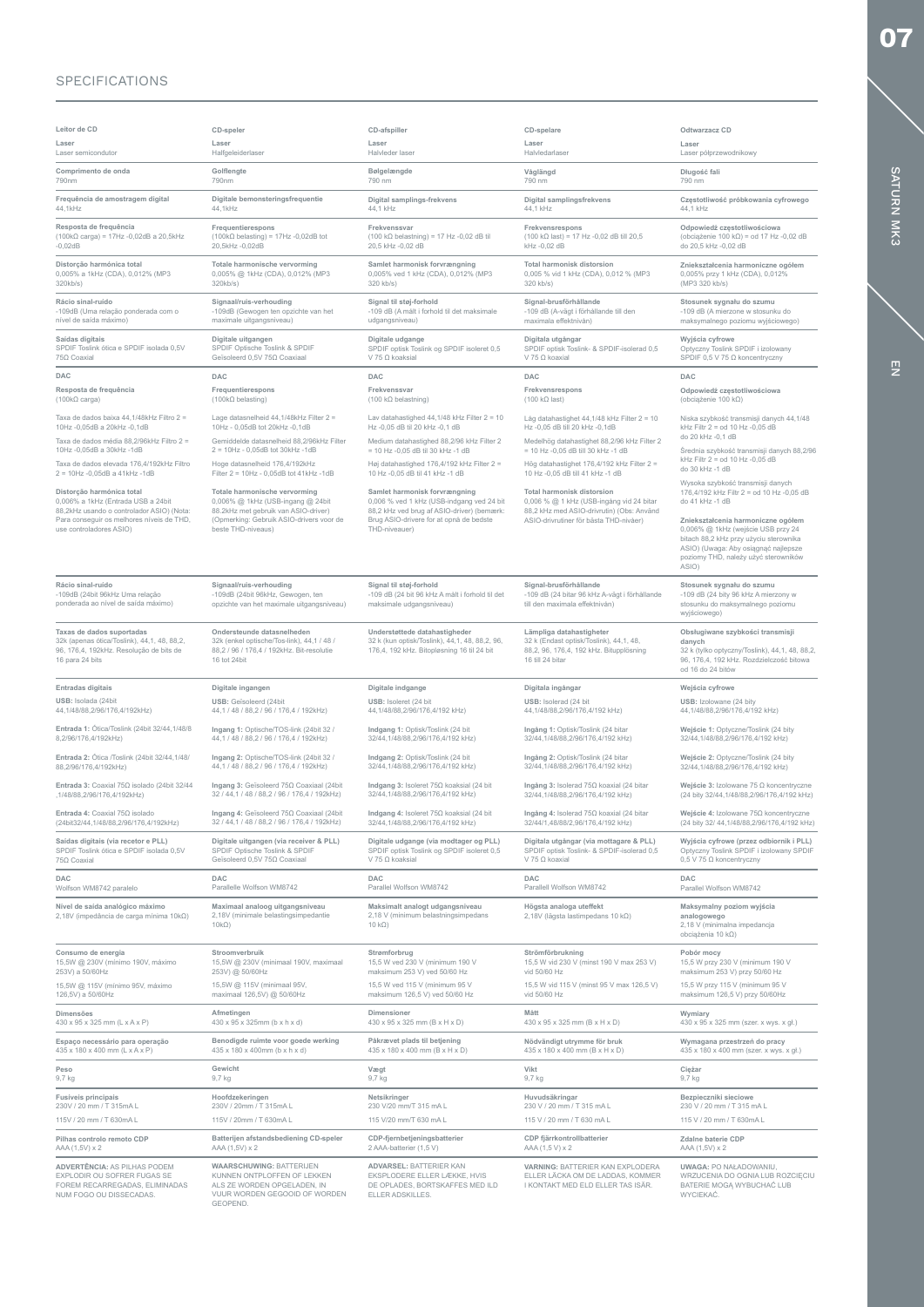## SAFETY INSTRUCTIONS

## **ENGLISH**

#### **SERVICE**

With the unit disconnected from the mains, only clean with a micro fibre cloth, (lightly damp if necessary). Do<br>not remove any coverings; there are no user serviceable parts inside. If the unit performs erratically or emit

WARRANTY<br>All Rega products are covered by a lifetime warranty against manufacture defects. This warranty does not<br>cover wear and tear. Any unauthorised modifications or failure to follow the Rega recommended guidelines<br>may

## **SAFETY INSTRUCTIONS**

Do not use this unit near liquids or expose to moisture. Do not use near sources of heat such as radiators,<br>vents. stoves, or candles. Ensure adequate ventilation around the product, at least 10cm in all directions.

vents, stoves, or candles. Ensure adequate ventilation around the product, at least 10cm in all directions,<br>and avoid placing the unit on soft surfaces such as long carpet and fabric. Do not open<br>the product enclosure or f

#### **FRANÇAIS**

## **SERVICE**

Débranchez tout d'abord l'appareil, nettoyez-le ensuite uniquement à l'aide d'un chiffon doux à microfibres<br>(légèrement humide si nécessaire). Ne retirez aucun couvercle ; l'appareil ne contient aucune pièce néces-<br>sitant

GARANTIE<br>Tous les produits Rega sont couverts par une garantie à vie contre les vices de fabrication. Cette garantie Tous les produits Rega sont couverts par une garantie à vie contre les vices de fabrication. Cette garantie<br>en couvre pas l'usure normale. Si vous effectuez des modifications non autorisées ou si vous ne respectez<br>pas les droits statutaires ne s'en trouveront pas affectés.

CONSIGNES DE SECURITE<br>Ocupanda provincia de provinció de líquides ou dans un endroit exposé à l'humidité. N'utilisez pas<br>cet appareil à proximité de sources de chaleur, telles que des radiateurs, des conduits, des poêles o surface plane et fixe où il ne risque pas de tomber ou de se renverser. L'appareil doit être utilisé sous des<br>températures tempérées, entre 5°C (41°F) et 35°C (95°F). Veuillez conserver le matériel d'emballage et les<br>petit pentes pieces riors de portee des<br>pas pendant de longues périodes

## **DEUTSCH**

### **PFLEGE**

Das Gerät von der Stromversorgung trennen und nur mit einem Mikrofasertuch reinigen (leicht angefeuchtet, falls erforderlich). Nehmen Sie keine Abdeckungen ab. Es sind keine Teile enthalten, die vom<br>Benutzer gewartet werden müssen. Läuft das Gerät unregelmäßig oder entweicht Rauch oder ein Geruch,<br>trennen Sie die Net

GEWAHRLEISTUNG<br>Samtliche Rega-Produkte verfügen über eine lebenslange Garantie auf Fabrikationsfehler. Diese Garantie<br>gilt nicht für normale Abhutzungserscheinungen. Nicht autorisierte Änderungen oder ein Nichtbefolgen der

SICHERHEITSANWEISSUNGEN<br>Dieses Gerät weder in der Nähe von Flüssigkeiten verwenden, noch Feuchtigkeit aussetzen. Nicht in der<br>Dieses Gerät weder in der Nähe von Flüssigkeiten verwenden, noch Feuchtigkeit aussetzen. Nicht i über einen längeren Zeitraum nicht verwendet wird.

### **ITALIANO**

MANUTENZIONE<br>Con l'apparecchio scollegato dalla presa di corrente, pulire usando semplicemente un panno in microfibra<br>(leggermente inumidito se necessario). Non smontare l'involucro: all'interno non vi sono parti a cui l'u

GARANZIA<br>Tutti i prodotti Rega sono coperti da una garanzia a vita contro i difetti di fabbricazione. Questa garanzia<br>esciude l'usura. Le modifiche non autorizzate o il mancato rispetto delle linee guida raccomandate da Re rivenditore Rega. Sono fatti salvi i diritti di legge del consumatore.

**ISTRUZIONI DI SICUREZZA**<br>Non usare l'apparecchio nelle vicinanze di liquidi e non esporlo all'umidità. Non usare nelle vicinanze di<br>fonti di calore come radiatori, bocchette di aerazione, stufe o candele. Assicurare un'ad l'apparecchio su superfici non rigide come tappeti e tessuti. Non aprire l'involucro del prodotto e non<br>forzare oggetti al suo interno. Posizionare l'apparecchio su una superficie piana da cui non possa cadere o<br>rovesciars

# **ESPAÑOL**

## **MANTENIMIENTO**

Limpiar solamente con un paño de microfibra (ligeramente humedecido, de ser necesario) con la unidad<br>desconectada de la red. No retire ninguna cubierta, no hay piezas que requieran mantenimiento por parte<br>del usuario en el

**GARANTÍA**<br>Todos los productos de Rega están cubiertos por una garantía de por vida contra defectos de fabricación Todos los productos de Rega están cubiertos por una garantía de por vida contra defectos de fabricación.<br>Esta garantía no cubre el desgaste. La garantía puede quedar invalidada si no se siguen las directrices<br>recomendadas

INSTRUCCIONES DE SEGURIDAD<br>No utilice esta unidad cerca de líquidos ni la exponga a la humedad. No la emplee cerca de fuentes de<br>calor como radiadores, respiraderos, estufas o velas. Asegúrese de que el producto tiene sufi Mantenga el material de embalaje y las piezas pequeñas fuera del alcance de los niños. Desenchufe la fuente de aliment.

#### **PORTUGUÊS**

#### **SERVIÇO**

Com o gira-discos desligado, utilize um pano de microfibras (ligeiramente húmido, se necessário). Não<br>remova as tampas que estão fixas na base inferior do gira-discos; não existem peças no interior que<br>necessitem de manute ou emitir fumo ou odor, desligue-o da corrente e contacte o serviço de assistência.

GARANTIA<br>Todos os produtos Rega estão cobertos por uma garantia contra defeitos de fabrico. Esta garantia<br>Todos os produtos Rega estão cobertos por uma garantia contra defeitos de fabrico. Esta garantia<br>não cobre alteraçõe garantia.

INSTRUÇOES DE SEGURANÇA<br>Não use esta unidade perto de líquidos ou não a exponha à humidade. Não o exponha a fontes de calor,<br>tais como, radiadores, aberturas de ventilação, fogões ou velas. Assegure uma ventilação adequada gira-discos numa superfície estável e nivelada, de forma a que não caia. O gira-discos só deve ser usado<br>em climas moderados entre 5°C e 35°C. Mantenha o material da embalagem e as peças pequenas fora do<br>alcance das crianç longos períodos de tempo.

## **NEDERLANDS**

#### **ONDERHOUD**

Koppel het apparaat altijd los van de stroomvoorziening alvorens onderhoud te plegen. Reinig het apparaat met een microvezeldoekje (licht vochtig, indien nodig). Verwijder nooit de behuizing of andere beschemende onderdelen; er bevinden zich aan de binnenzjide geen onderdelen waar door de gebruiker<br>onderhoud aan kan w

#### **GARANTIE**

Alle producten van Rega worden geleverd met een levenslange garantie tegen fabricagefouten. Normale slijtage valt niet onder deze garantie. De garantie kan vervallen indien er niet-goedgekeurde wijzigingen<br>worden aangebracht aan het apparaat of zich problemen voordoen als gevolg van het niet opvolgen van de<br>richtlijnen v

VELIGHEIDSINSTRUCTIES<br>Houd het apparaat uit de buurt van vloeistoffen en vocht. Houd het apparaat uit de buurt van hittebronnen<br>zoals radiatoren, ontluchtingsroosters, ovens of kaarsen. Gebruik het product alleen in ruimte smateriaal en kleine onderdelen uit de buurt van kinderen. Koppel het apparaat los van de voeding als het gedurende een langere periode niet zal worden gebruikt.

# **DANSK**

SERVICE<br>Rengør kun pladespilleren med en mikrofiberklud (let fugtig om nødvendigt) med strømforsyningen<br>frakoblet. Fjern ingen af beklædningerne. Der er ingen indvendige dele, som kan repareres af brugeren.<br>Hvis pladespill

GARANTI<br>Alle Rega-produkter er dækket af en levetidsgaranti mod fremstillingsfejl. Denne garanti dækker ikke slid.<br>Alle Rega-produkter er dækket af en levetidsgaranti mod fremstillingsfejl. Denne garanti dækker ikke slid.<br> garammon us<br>nåvirkes ikk

SIKKERHEDSANVISNINGER<br>Er der konstantionen in anerheden af væsker, og udsæt den ikke for fugt. Brug ikke pladespilleren i<br>nærheden af varmekilder som radiatorer, ventilationsriste, komfurer eller stearinlys. Sørg for tilst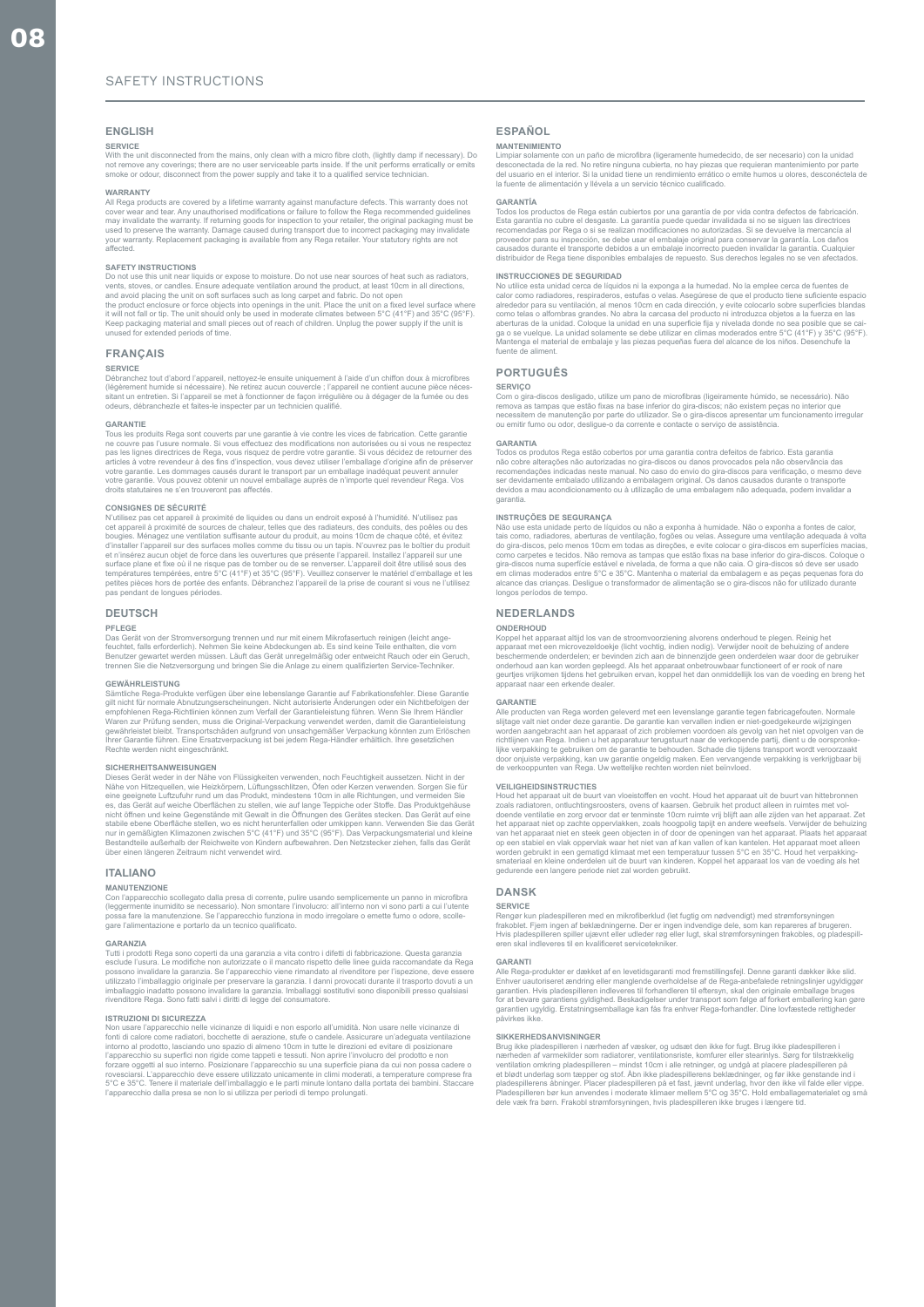## **SVENSKA**

SERVICE<br>Med kontakten utdragen ur vägguttaget, rengör endast enheten med en mikrofibertrasa (lätt fuktad om det<br>behövs). Öppna inga höljen – det finns inga delar som kan underhållas av användaren. Om enheten funger-<br>ar ore

**GARANTI**<br>Samtliga Rega-produkter omfattas av en livstidsgaranti mot tillverkningsfel. Garantin gäller inte för normalt Samtliga Rega-produkter omfattas av en livstidsgaranti mot tillverkningsfel. Garantin gäller inte för normalt<br>slitage. Alla obehöriga ändringar eller underlåtenhet att följa rekommenderade riktlinjer från Rega kan leda<br>til

**SÄKERHETSANVISNINGAR**<br>Använd inte enheten i nächeten av väteka eller där den kan utsättas för fukt. Använd den inte i nächeten av Använd inte enheten i närheten av vätska eller där den kan utsättas för fukt. Använd den inte i närheten av värmekällor som element, värmeventiler, spisar eller stearinligus. Se till att produkten har god ventilation med<br>m

## COMPLIANCE/WEEE



## **ENGLISH**

This symbol indicates that the electronic equipment bearing it should not be disposed of as general house-<br>hold waste at the end of its life. The equipment should be disposed of at a collection point for waste elec-<br>trical retailer where you purchased the product. In the UK, please return your product to the retailer.

## **FRANÇAIS**

Ce symbole indique que l'équipement électronique qui le porte ne doit pas être éliminé avec les ordures<br>ménagères en fin de vie. L'équipement doit être éliminé dans un point de collecte des déchets d'équipe-<br>ments électriq

## **DEUTSCH**

Dieses Symbol weist darauf hin, dass das elektronische Gerät, auf dem das Symbol angebracht ist, am Ende seiner Lebensdauer nicht als allgemeiner Haushaltsmüll zu entsorgen ist. Das Gerät ist gemäß<br>nationaler Gesetzgebung und Richtlinie 2012/19/EU an einer Sammelstelle für Elektro- und Elektronik-Al-<br>tgeräte zu entsorgen

## **ITALIANO**

Questo simbolo indica che l'apparecchiatura elettronica al termine della propria vita utile non deve essere smaltita insieme ai rifiuti domestici. L'apparecchiatura deve essere smaltita presso un centro di raccolta<br>apparecchiature elettriche ed elettroniche in conformità alle leggi locali e alla Direttiva 2012/19/UE. Per<br>maggio

## **ESPAÑOL**

Este símbolo indica que el equipo electrónico no debe tirarse a la basura doméstica general al final de su vida útil. El equipo debe depositarse en un punto de recogida de aparatos eléctricos y electrónicos,<br>conforme a la legislación nacional y a la Directiva de la Unión Europea 2012/18/UE. Si desea obtener más<br>información ayuntamiento o con la tienda en la que compró el producto.

## WARNINGS

#### **CAUTION! ADVARSEL! VARO! ATTENTION! ADVARSEL! VARNING! VORSICHT! INVISIBLE LASER RADIATION WHEN OPEN AND INTERLOCKS DEFEATED. AVOID EXPOSURE TO BEAM. UNSYNLIG LASERSTRÄLING NÄR DEKSEL ÄPNES OG SIKKERHEDSLÄS BRYTES. UNNGÄ EKSPONERING FOR STRÄLEN. AVATTAESSA JA SUOJALUKITUS OHITETTAESSA OLET ALTTINA NÄKYMÄTTÖMÄLLE LASERSÄTEILYLLE. ÄLÄ KATSO SÄTEESEEN. RAYONNEMENT LASER ET ELECTROMAGNETIQUE DANGEREUX SI OUVERT AVEC L'ENCLENCHEMENT DE SECURITE ANNULE. USYNLIG LASERSTRÅLING VED ÅBNING NÅR SIKKERHEDSAFBRYDERE ER UDE AF FUNKTION. UNDGÅ UDSÆTTELSE FOR STRÅLING. OSYNLIG LASERSTRÅLNING NÅR DENNA DEL ÅR URKOPPLAD. STRÅLEN ÅR FARLIG. UNSICHTBARE LASERSTRAHLUNG TRITT AUS WENN DECKEL GEÖFFNET UND WENN SICHERHEITSVERRIEGELUNG ÜBERBRUCKT IST NICHT DEM STRAHL AUSSETZEN!** The laser component in this product is capable of emitting radiation exceeding the limit for CLASS 1. This appliance is classified as a CLASS 1 LASER product.

## **POLSKI SERWIS**

Po odłączeniu urządzenia od zasilania sieciowego wyczyścić je ściereczką z mikrofibry (w razie potrzeby<br>lekko zwiłżoną). Nie wolno zdejmować osłon. Urządzenie nie zawiera żadnych części, które mogą być kon-<br>serwowane przez

WMARACJA<br>Wszystkie produkty firmy Rega są objęte wieczystą gwarancją w odniesieniu do wad produkcyjnych,<br>Gwarancja ta nie obejmuje normalnego zużycia. Wszelkie nieupoważnione modyfikacje lub nieprzestrze-<br>ganie zalecen fir Powyższe nie ogranicza praw ustawowych konsumenta.

INSTRUKCJE BEZPIECZENSTWA<br>
Nie używać urządzenia w pobliżu cieczy i wystawiać go na działanie wilgoci. Nie używać go w pobliżu<br>
źródeł ciepła takich, jak grzejniki, odpowietzniki, piece lub świece. Zapewnić odpowiednią wen

## **PORTUGUÊS**

Este símbolo indica que, no fim do seu período de vida útil, o equipamento eletrónico assinalado com o<br>mesmo não deve ser eliminado em conjunto com os residuos domésticos gerais. O equipamento deve ser<br>eliminado num centro eliminar os resíduos do seu equipamento eletrónico, contacte as autoridades locais ou o revendedor onde adquiriu o produto.

#### **NEDERLANDS**

Dit symbool geeft aan dat de elektronische apparatuur aan het einde van de levensduur niet als algemeen<br>huishoudelijk afval mag worden afgevoerd. De apparatuur moet worden verwijderd via een inzamelpunt<br>voor afgedankte ele

## **DANSK**

Dette symbol angiver, at det elektroniske udstyr, der bærer det, ikke bør bortskaffes som almindeligt hush-<br>oldningsaffald ved afslutningen af dets levetid. Udstyret bør bortskaffes på et indsamlingssted for affald fra<br>ele elektronisk udstyr.

## **SVENSKA**

Denna symbol visar att den elektroniska utrustning som bär den inte ska kastas som hushållsavfall när den är uttjänt. Utrustningen ska lämnas på en uppsamlingsplats för elektriskt och elektroniskt avfall i enlighet<br>med nationell lagstiftning och Direktiv: 2012/19/EU. För mer information om hur du ska göra dig av med ditt<br>elek

## **POLSKI**

Ten symbol oznacza, że elektroniczny sprzęt, którym go oznakowano, po zakończeniu użytko nie powinien być usuwany wraz z ogólnymi odpadami z gospodarstw domowych. Sprzęt należy oddać<br>do punktu zbiórki zużytego sprzętu elektrycznego i elektronicznego, zgodnie z przepisami krajowymi i<br>dyrektywą 2012/19/UE. Aby 09



**CLASS 1 LASER PRODUCT**